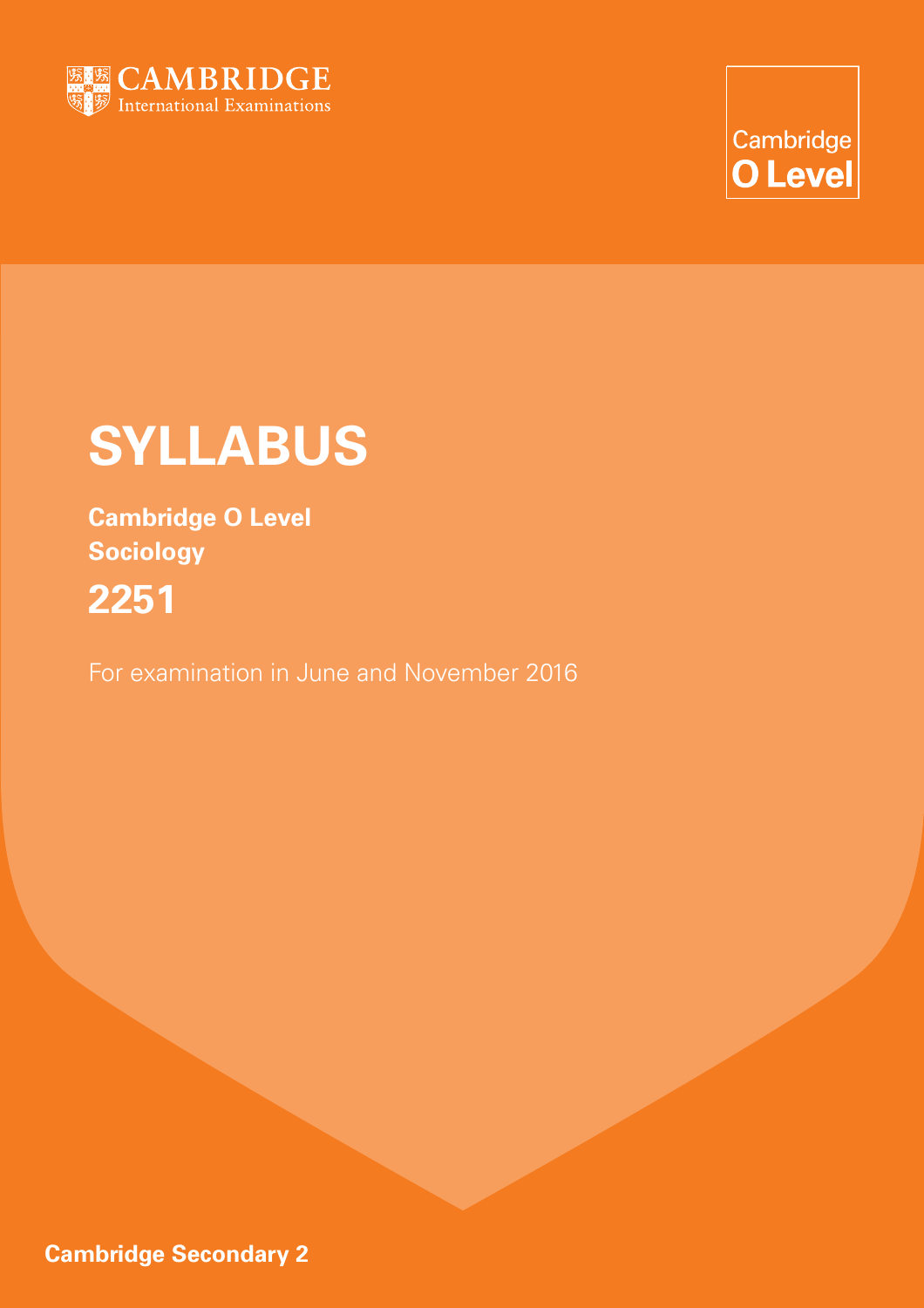#### **Changes to syllabus for 2016**

 This syllabus has been updated. Significant changes to the syllabus are indicated by black vertical l lines either side of the text.

Cambridge International Examinations retains the copyright on all its publications. Registered Centres are permitted to copy material from this booklet for their own internal use. However, we cannot give permission to Centres to photocopy any material that is acknowledged to a third party even for internal use within a Centre.

® IGCSE is the registered trademark of Cambridge International Examinations

© Cambridge International Examinations 2014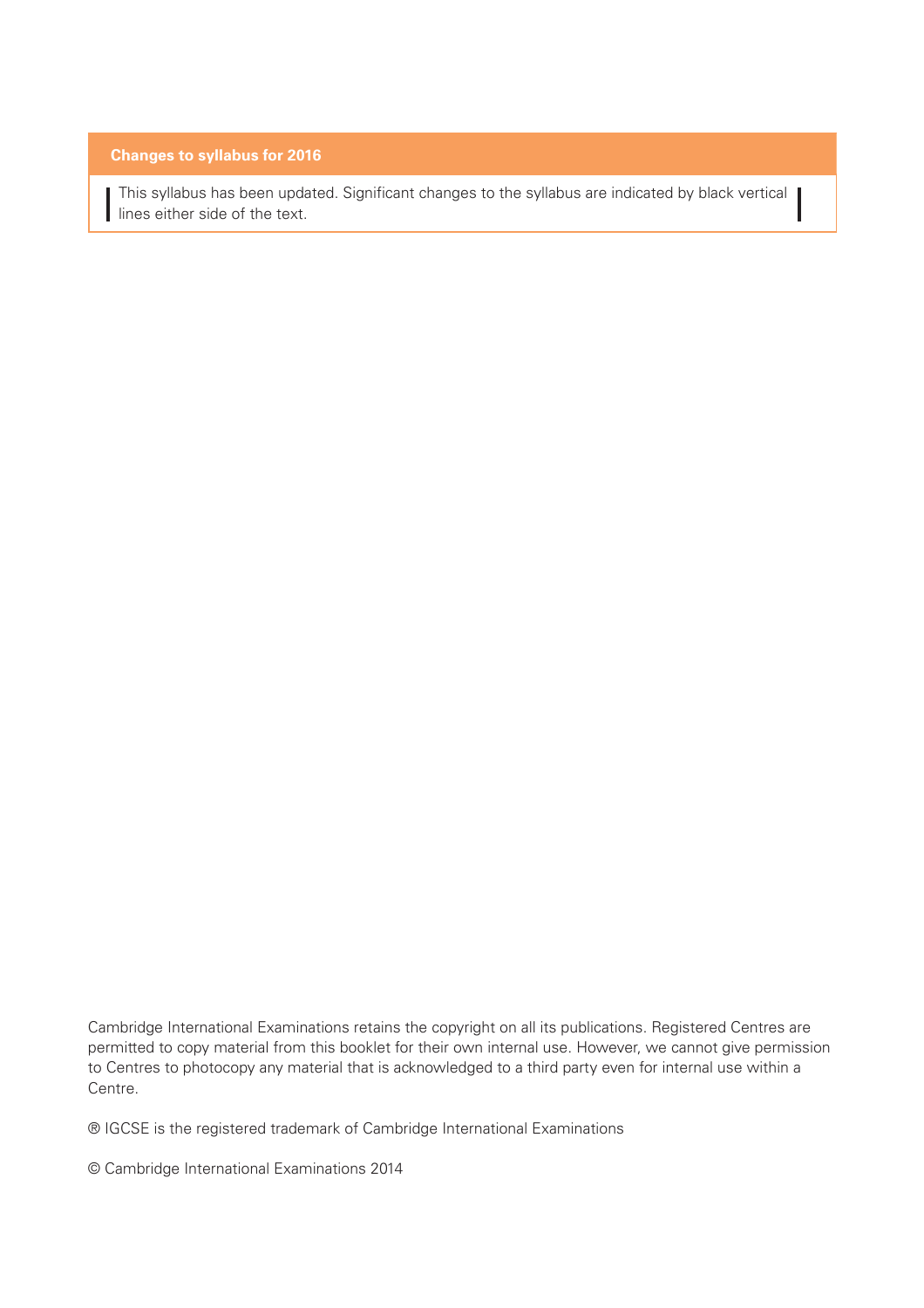# **Contents**

|                | 1.1 Why choose Cambridge?<br>1.2 Why choose Cambridge O Level?<br>1.3 Why choose Cambridge O Level Sociology?<br>1.4 How can I find out more? |  |
|----------------|-----------------------------------------------------------------------------------------------------------------------------------------------|--|
|                | 2.1 Support materials<br>2.2 Resource lists<br>2.3 Training                                                                                   |  |
|                |                                                                                                                                               |  |
|                |                                                                                                                                               |  |
|                | 5.1 Syllabus aims<br>5.2 Assessment objectives<br>5.3 Relationship between assessment objectives and components                               |  |
|                |                                                                                                                                               |  |
| 7 <sub>1</sub> |                                                                                                                                               |  |
|                |                                                                                                                                               |  |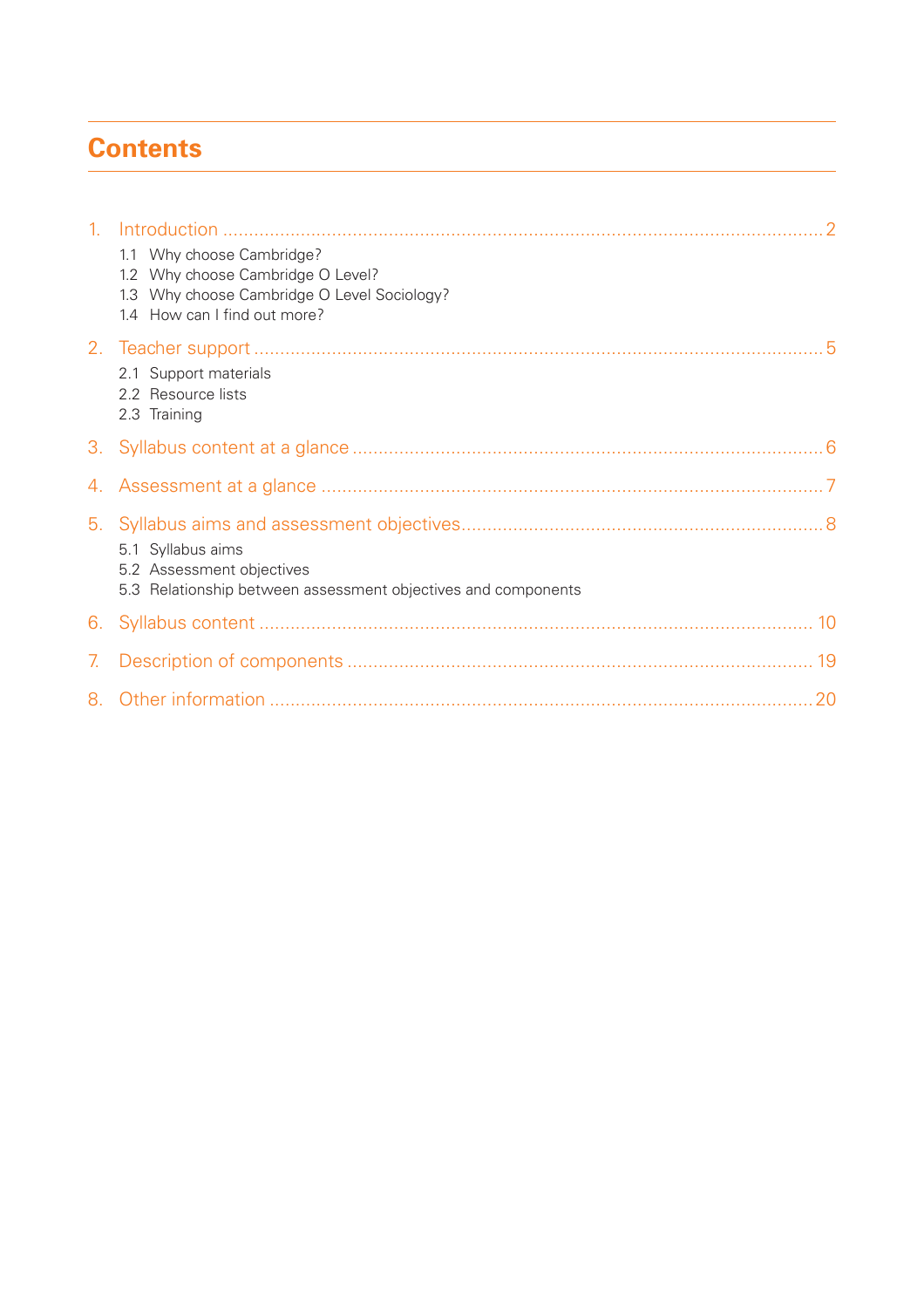# **1. Introduction**

# 1.1 Why choose Cambridge?

### Recognition

Cambridge International Examinations is the world's largest provider of international education programmes and qualifications for learners aged 5 to 19. We are part of Cambridge Assessment, a department of the University of Cambridge, trusted for excellence in education. Our qualifications are recognised by the world's universities and employers.

Cambridge O Level is internationally recognised by schools, universities and employers as equivalent in demand to Cambridge IGCSE® (International General Certificate of Secondary Education). Learn more at **www.cie.org.uk/recognition**

# Excellence in education

Our mission is to deliver world-class international education through the provision of high-quality curricula, assessment and services.

More than 9000 schools are part of our Cambridge learning community. We support teachers in over 160 countries who offer their learners an international education based on our curricula and leading to our qualifications. Every year, thousands of learners use Cambridge qualifications to gain places at universities around the world.

Our syllabuses are reviewed and updated regularly so that they reflect the latest thinking of international experts and practitioners and take account of the different national contexts in which they are taught.

Cambridge programmes and qualifications are designed to support learners in becoming:

- **confident** in working with information and ideas their own and those of others
- **responsible** for themselves, responsive to and respectful of others
- **reflective** as learners, developing their ability to learn
- **innovative** and equipped for new and future challenges
- **engaged** intellectually and socially, ready to make a difference.

### Support for teachers

A wide range of materials and resources is available to support teachers and learners in Cambridge schools. Resources suit a variety of teaching methods in different international contexts. Through subject discussion forums and training, teachers can access the expert advice they need for teaching our qualifications. More details can be found in Section 2 of this syllabus and at **www.cie.org.uk/teachers**

# Support for exams officers

Exams officers can trust in reliable, efficient administration of exams entries and excellent personal support from our customer services. Learn more at **www.cie.org.uk/examsofficers**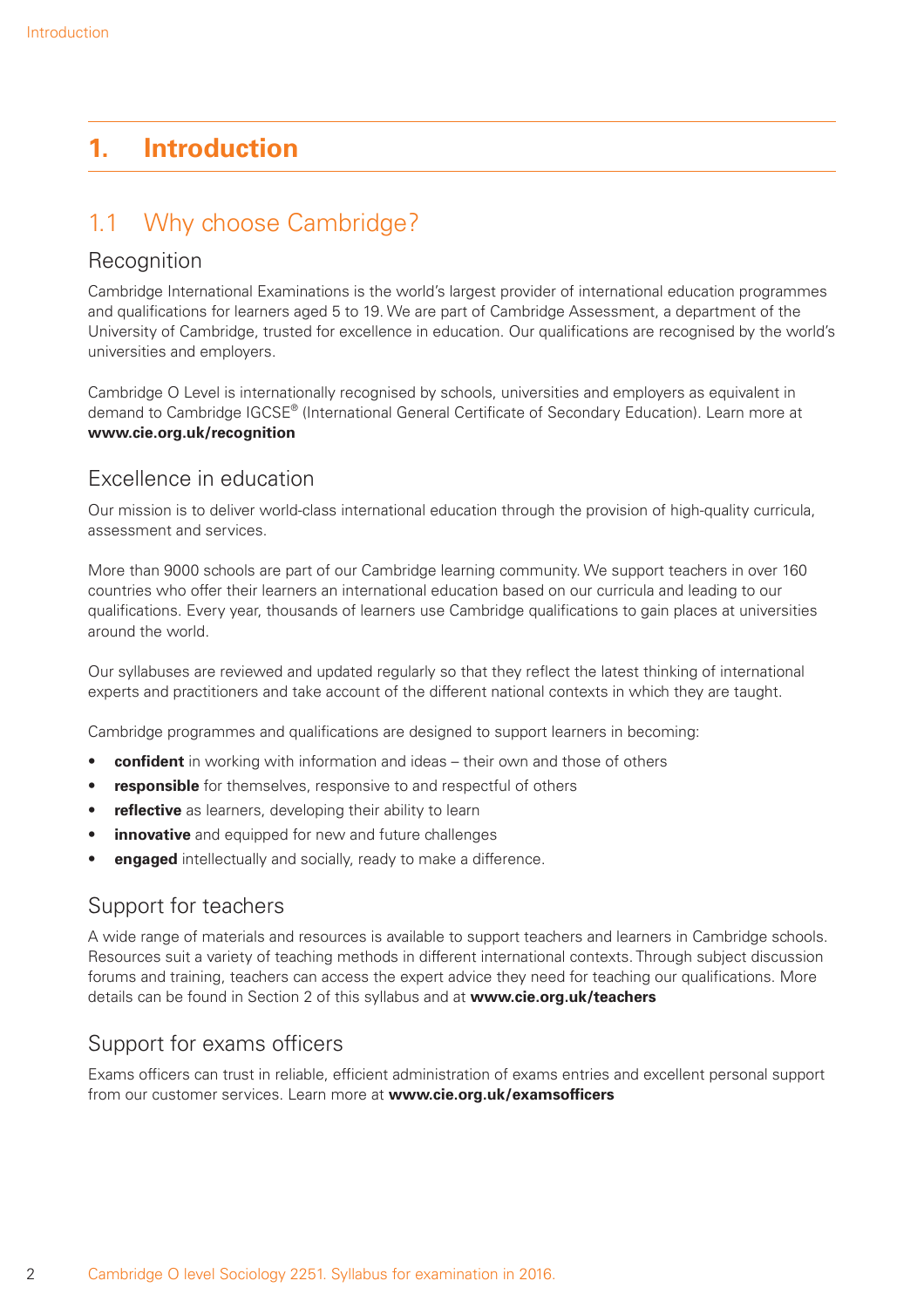# Not-for-profit, part of the University of Cambridge

We are a not-for-profit organisation where the needs of the teachers and learners are at the core of what we do. We continually invest in educational research and respond to feedback from our customers in order to improve our qualifications, products and services.

Our systems for managing the provision of international qualifications and education programmes for learners aged 5 to 19 are certified as meeting the internationally recognised standard for quality management, ISO 9001:2008. Learn more at **www.cie.org.uk/ISO9001**

# 1.2 Why choose Cambridge O Level?

Cambridge O Levels have been designed for an international audience and are sensitive to the needs of different countries. These qualifications are designed for learners whose first language may not be English and this is acknowledged throughout the examination process. The Cambridge O Level syllabus also allows teaching to be placed in a localised context, making it relevant in varying regions.

Our aim is to balance knowledge, understanding and skills in our programmes and qualifications to enable candidates to become effective learners and to provide a solid foundation for their continuing educational journey.

Through our professional development courses and our support materials for Cambridge O Levels, we provide the tools to enable teachers to prepare learners to the best of their ability and work with us in the pursuit of excellence in education.

Cambridge O Levels are considered to be an excellent preparation for Cambridge International AS and A Levels, the Cambridge AICE (Advanced International Certificate of Education) Group Award, Cambridge Pre-U, and other education programmes, such as the US Advanced Placement program and the International Baccalaureate Diploma programme. Learn more about Cambridge O Levels at **www.cie.org.uk/cambridgesecondary2**

# Guided learning hours

Cambridge O Level syllabuses are designed on the assumption that learners have about 130 guided learning hours per subject over the duration of the course, but this is for guidance only. The number of hours required to gain the qualification may vary according to local curricular practice and the learners' prior experience of the subject.

# 1.3 Why choose Cambridge O Level Sociology?

Cambridge O Levels are established qualifications that keep pace with educational developments and trends. The Cambridge O Level curriculum places emphasis on broad and balanced study across a wide range of subject areas. The curriculum is structured so that students attain both practical skills and theoretical knowledge.

Cambridge O Level Sociology is accepted by schools universities and employers as proof of knowledge and understanding. Successful Cambridge O Level Sociology candidates gain lifelong skills, including:

- a better understanding of how we become who we are
- the ability to analyse human behaviour within their own society, between different cultures and across different periods of time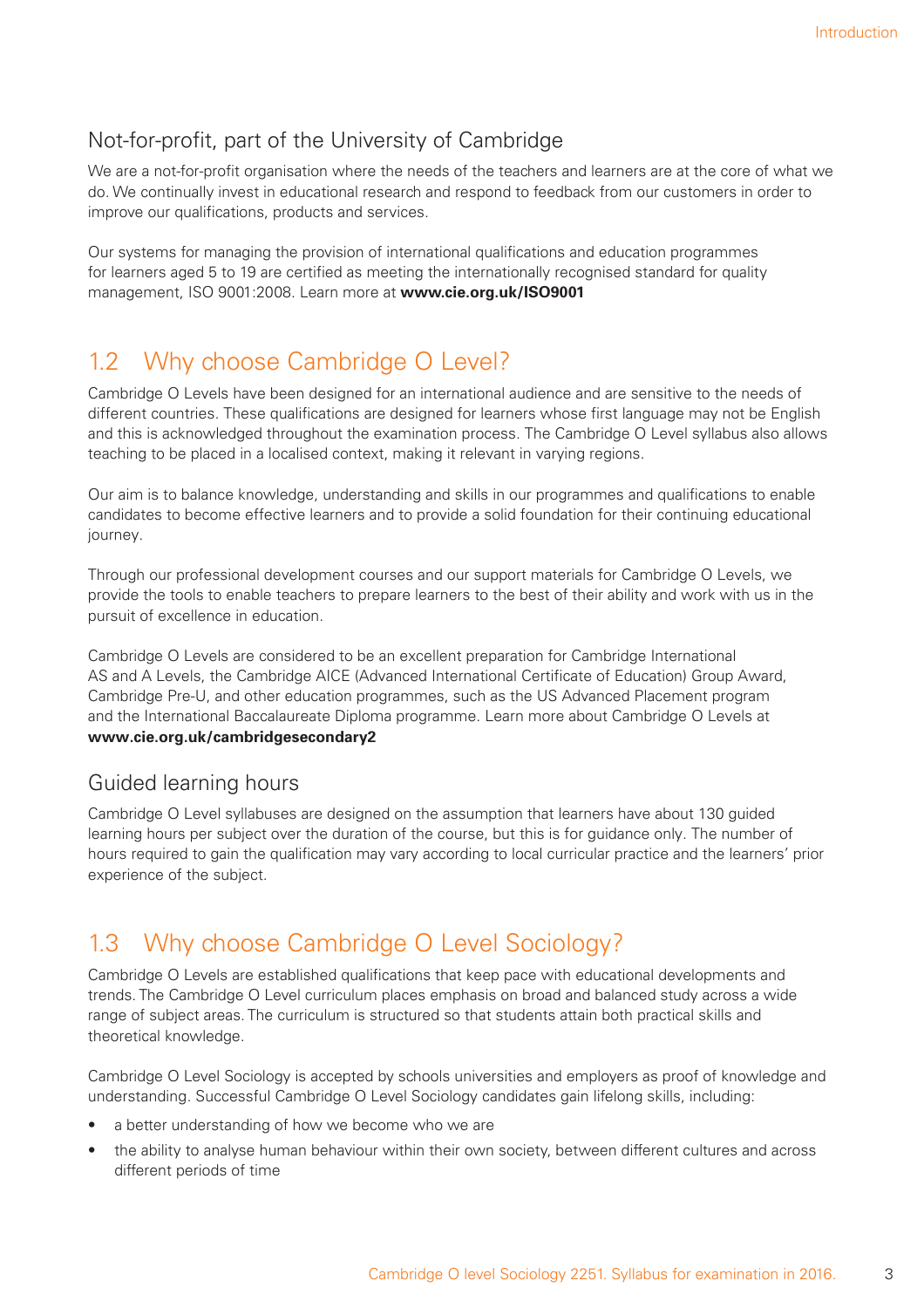- an appreciation of the effects that choice of methodology can have on social science investigations
- the ability to use sociological evidence and ideas to challenge their own beliefs and the beliefs of other people about issues such as equality, education, the family and crime.

Cambridge O Level Sociology is an ideal foundation for further study at Cambridge International A Level, and the skills learnt can also be used in other areas of study and in everyday life.

Students may also study for a Cambridge O Level in other Social Science subjects. In addition to Cambridge O Levels, Cambridge also offers Cambridge IGCSE and Cambridge International AS & A Levels for further study in Sociology as well as other related subjects. See **www.cie.org.uk** for a full list of the qualifications you can take.

### Prior learning

Candidates beginning this course are not expected to have studied Sociology previously.

### Progression

Cambridge O Levels are general qualifications that enable candidates to progress either directly to employment, or to proceed to further qualifications.

Candidates who are awarded grades C to A\* in Cambridge O Level Sociology are well prepared to follow courses leading to Cambridge International AS and A Level Sociology, or the equivalent.

# 1.4 How can I find out more?

### If you are already a Cambridge school

You can make entries for this qualification through your usual channels. If you have any questions, please contact us at **info@cie.org.uk**

### If you are not yet a Cambridge school

Learn about the benefits of becoming a Cambridge school at **www.cie.org.uk/startcambridge**. Email us at **info@cie.org.uk** to find out how your organisation can register to become a Cambridge school.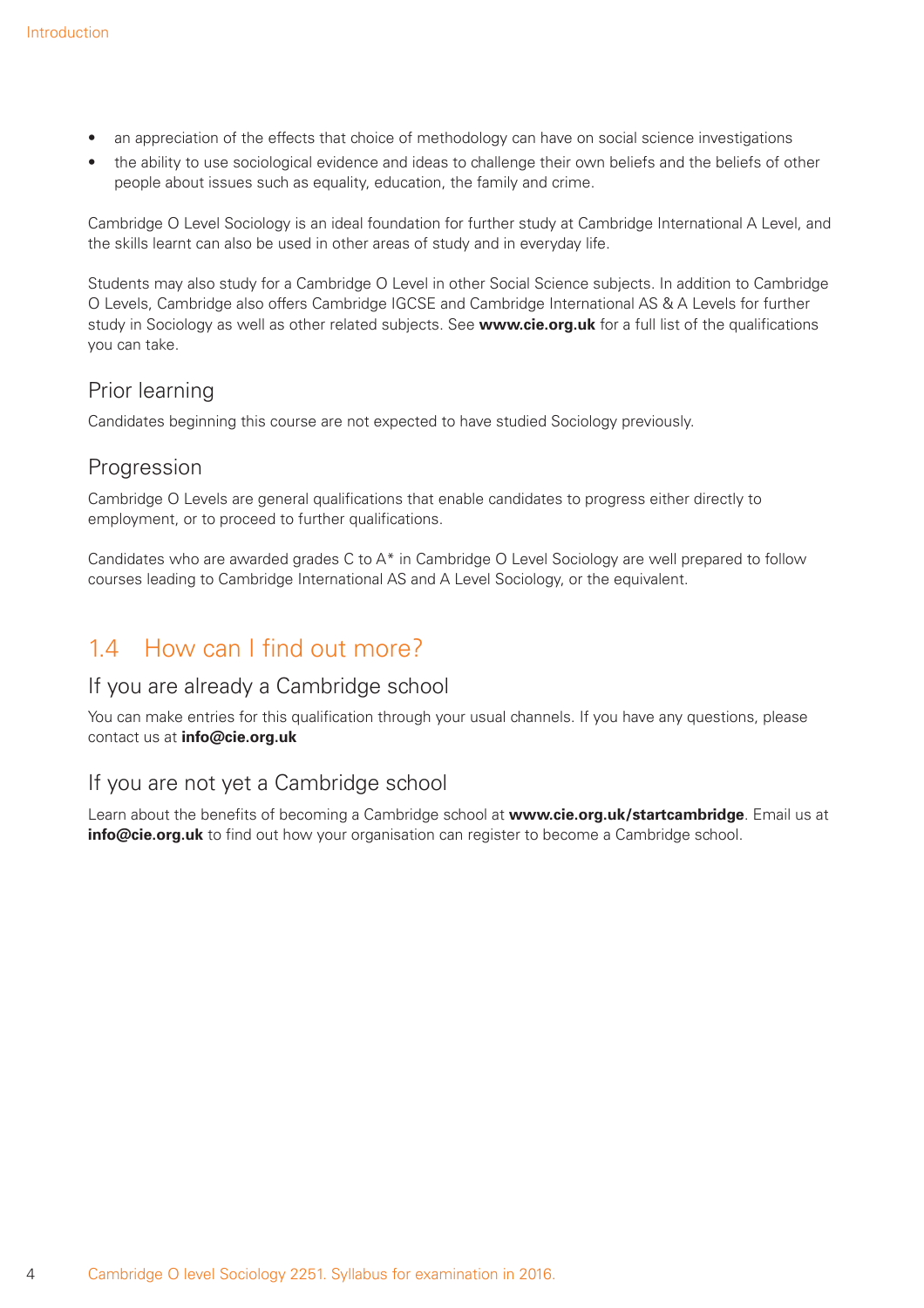# **2. Teacher support**

# 2.1 Support materials

Cambridge syllabuses, past question papers and examiner reports to cover the last examination series are on the *Syllabus and Support Materials* DVD, which we send to all Cambridge schools.

You can also go to our public website at **www.cie.org.uk/olevel** to download current and future syllabuses together with specimen papers or past question papers and examiner reports from one series.

For teachers at registered Cambridge schools a range of additional support materials for specific syllabuses is available online from Teacher Support, our secure online support for Cambridge teachers. Go to **http://teachers.cie.org.uk** (username and password required).

# 2.2 Resource lists

We work with publishers providing a range of resources for our syllabuses including textbooks, websites, CDs, etc. Any endorsed, recommended and suggested resources are listed on both our public website and on Teacher Support.

The resource lists can be filtered to show all resources or just those which are endorsed or recommended by Cambridge. Resources endorsed by Cambridge go through a detailed quality assurance process and are written to align closely with the Cambridge syllabus they support.

# 2.3 Training

We offer a range of support activities for teachers to ensure they have the relevant knowledge and skills to deliver our qualifications. See **www.cie.org.uk/events** for further information.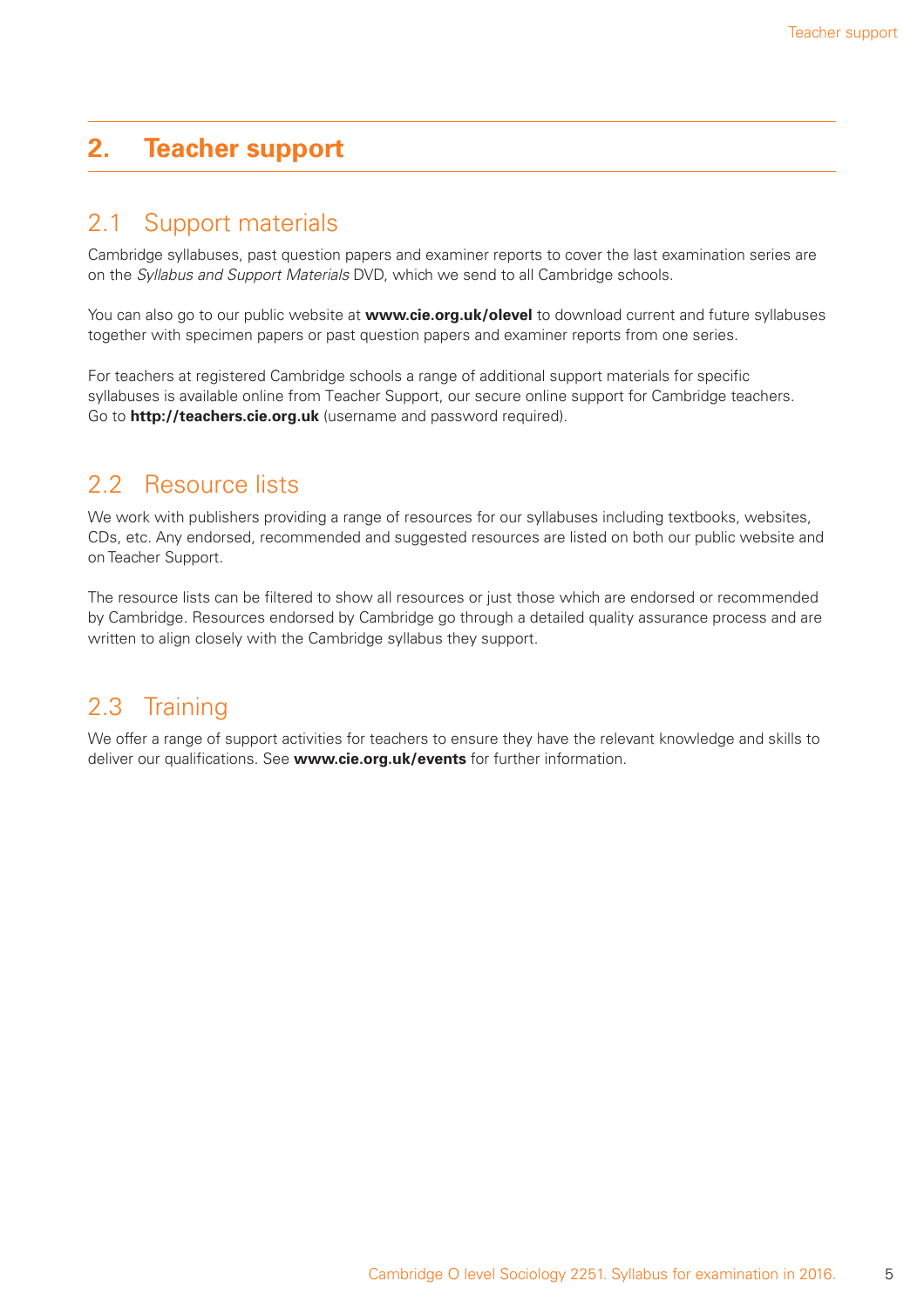# **3. Syllabus content at a glance**

All candidates take Paper 1 and Paper 2.

| Paper 1    |                                        |                                                                                                                                                   |  |  |  |  |
|------------|----------------------------------------|---------------------------------------------------------------------------------------------------------------------------------------------------|--|--|--|--|
| Unit 1:    | Theory and<br>methods                  | How do different sociologists interpret society?<br>How do sociologists study society?<br>What types of information and data do sociologists use? |  |  |  |  |
| Unit 2:    | Culture, identity<br>and socialisation | What is the relationship between the individual and<br>society?<br>How do we learn to be human?                                                   |  |  |  |  |
| Unit 3:    | Social inequality                      | What is social stratification?<br>What are the main features of social inequality and how are<br>these created?                                   |  |  |  |  |
| Paper 2    |                                        |                                                                                                                                                   |  |  |  |  |
| Unit 4:    | Family                                 | What are the different types of family?<br>How are family roles changing?<br>What are the changes affecting the family?                           |  |  |  |  |
| Unit 5:    | Education                              | What is the function of education?<br>What factors help to explain differences in educational<br>achievement?                                     |  |  |  |  |
| Unit $6$ : | Crime, deviance<br>and social control  | What are crime, deviance and social control?<br>What are the patterns of crime?<br>What are the explanations of crime?                            |  |  |  |  |
| Unit 7:    | Media                                  | Who controls the media?<br>What is the influence of the media?                                                                                    |  |  |  |  |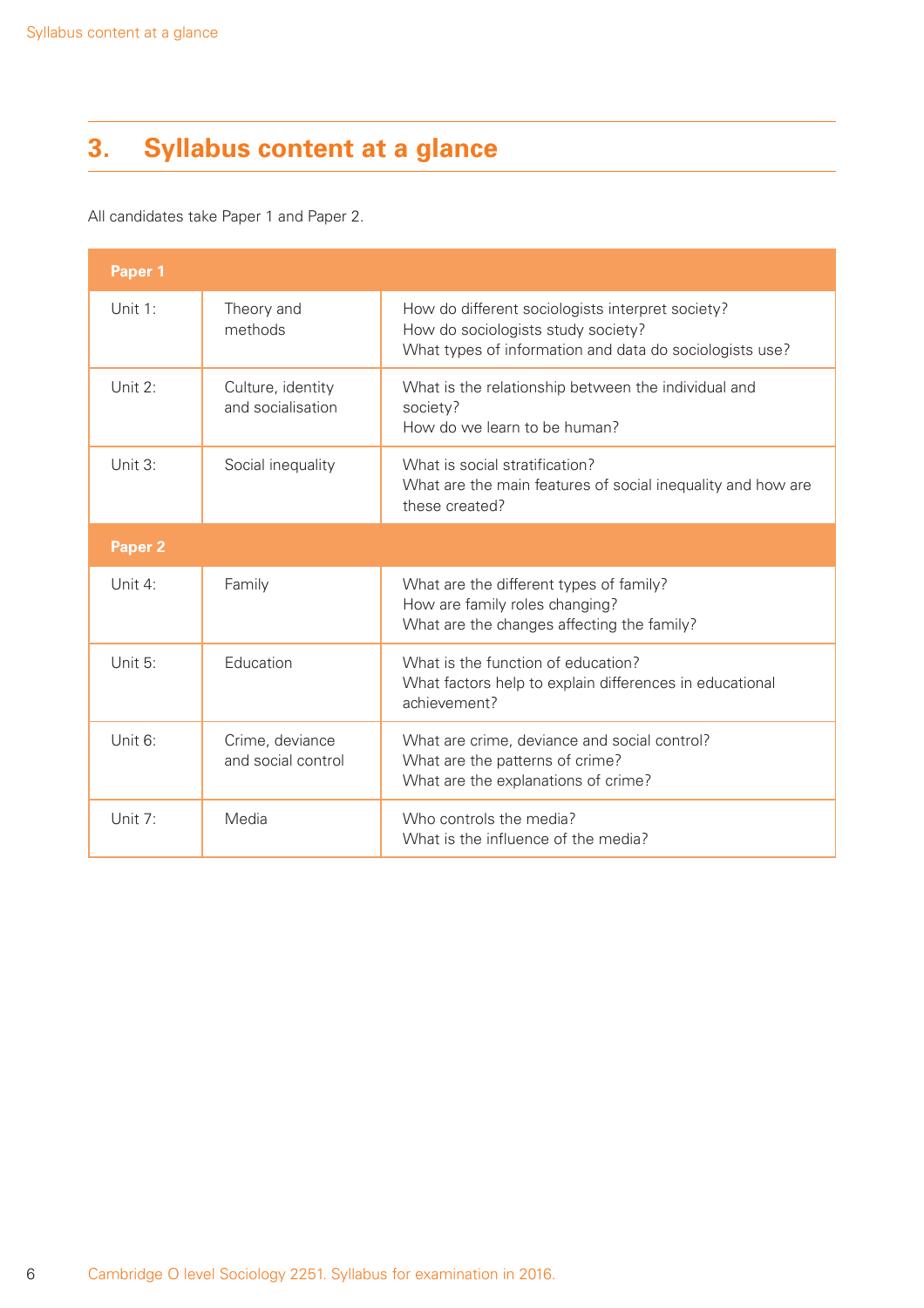# **4. Assessment at a glance**

| <b>Components</b>                                                                                                     | <b>Weighting</b>                                       |     |  |  |  |  |  |
|-----------------------------------------------------------------------------------------------------------------------|--------------------------------------------------------|-----|--|--|--|--|--|
| <b>Candidates take:</b>                                                                                               |                                                        |     |  |  |  |  |  |
| Paper 1                                                                                                               | 2 hours (including 15 minutes' reading time)           | 60% |  |  |  |  |  |
| Candidates answer one compulsory data response question and one optional<br>structured question from a choice of two. |                                                        |     |  |  |  |  |  |
| 80 marks                                                                                                              |                                                        |     |  |  |  |  |  |
| and:                                                                                                                  |                                                        |     |  |  |  |  |  |
| Paper 2                                                                                                               | 1 hour 45 minutes (including 15 minutes' reading time) | 40% |  |  |  |  |  |
| Candidates answer <b>two</b> optional structured questions from a choice of four.                                     |                                                        |     |  |  |  |  |  |
| 70 marks                                                                                                              |                                                        |     |  |  |  |  |  |

### Availability

This syllabus is examined in the June and November examination series.

This syllabus is available to private candidates.

Detailed timetables are available from **www.cie.org.uk/examsofficers**

Cambridge O Levels are available to Centres in Administrative Zones 3, 4 and 5. Centres in Administrative Zones 1, 2 or 6 wishing to enter candidates for Cambridge O Level examinations should contact Cambridge Customer Services.

### Combining this with other syllabuses

Candidates can combine this syllabus in an examination series with any other Cambridge syllabus, except:

- syllabuses with the same title at the same level
- 0495 Cambridge IGCSE Sociology

Please note that Cambridge O Level, Cambridge IGCSE and Cambridge International Level 1/Level 2 Certificate syllabuses are at the same level.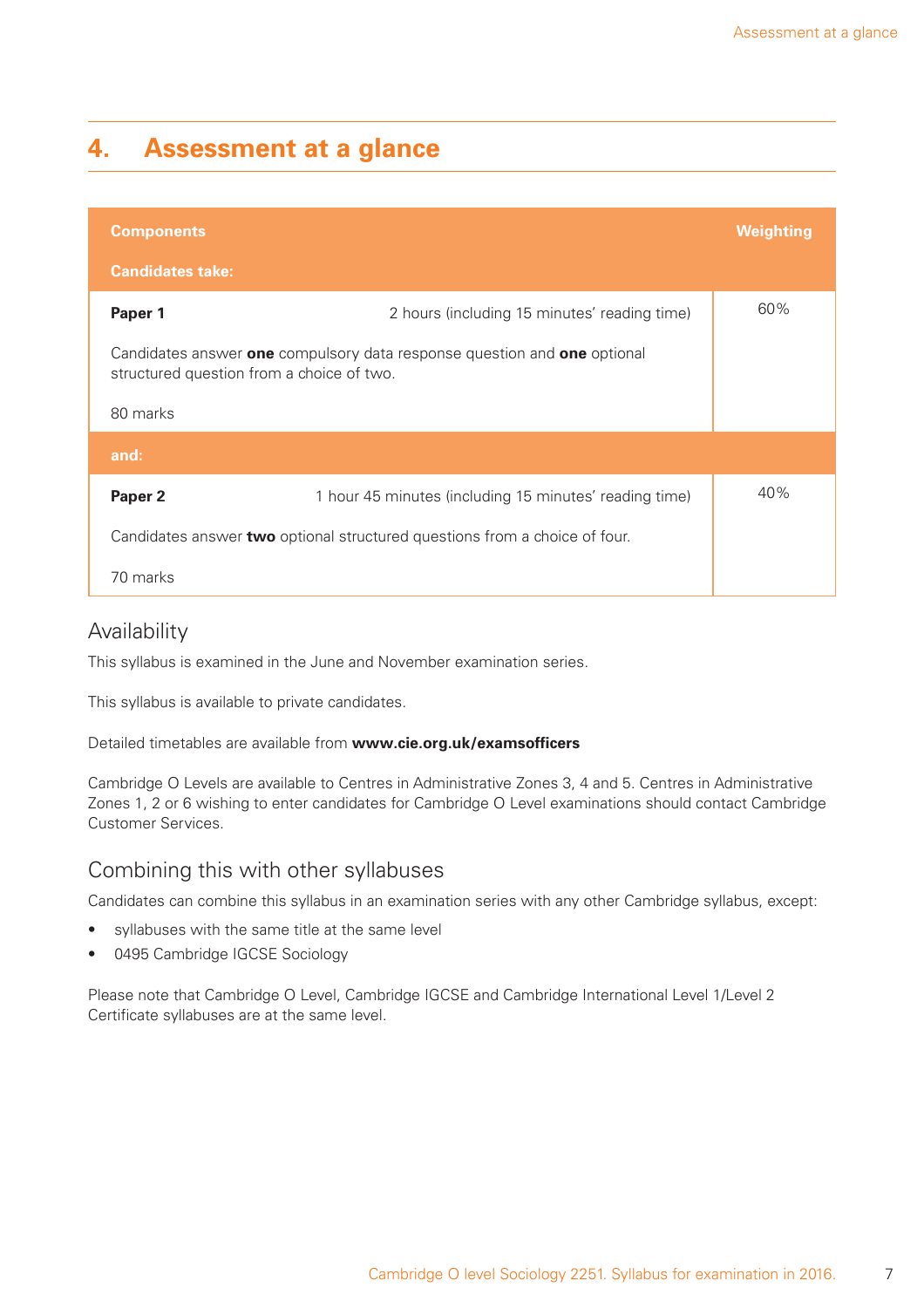# **5. Syllabus aims and assessment objectives**

# 5.1 Syllabus aims

The educational aims of Cambridge O Level Sociology are to:

- promote candidates' awareness, knowledge and understanding of human societies
- develop candidates' understanding of sociological methods, including the collection, analysis and interpretation of data
- provide an introduction to sociological concepts, theories and research findings
- stimulate awareness of the range and limitations of sociological theory and research
- promote candidates' understanding of continuity and change in social life
- encourage a critical awareness of social, economic and political processes, and their effects
- develop the capacity for critical evaluation of different forms of information and evidence
- promote an appreciation and understanding of individual, social and cultural diversity
- enhance candidates' ability to apply sociological knowledge and understanding to their own lives and their participation within society.

# 5.2 Assessment objectives

The assessment objectives (AOs) in Cambridge O Level Sociology are:

### AO1: Knowledge and understanding

Candidates should be able to:

- demonstrate knowledge and understanding of appropriate sociological topics
- understand the theoretical and practical considerations influencing the design and application of sociological enquiry
- understand and apply sociological terminology and concepts.

### AO2: Interpretation of evidence

Candidates should be able to:

- demonstrate an awareness of the main methods of sociological enquiry and their uses
- interpret and apply relevant evidence and data
- show an awareness of different types and sources of evidence.

### AO3: Analysis and evaluation

Candidates should be able to:

- evaluate the strengths and limitations of particular sociological studies and methods
- recognise limitations and bias in evidence and distinguish between fact, opinion and values
- reach conclusions based on a reasoned consideration of available evidence
- organise and present sociological evidence and arguments in a coherent and purposeful form.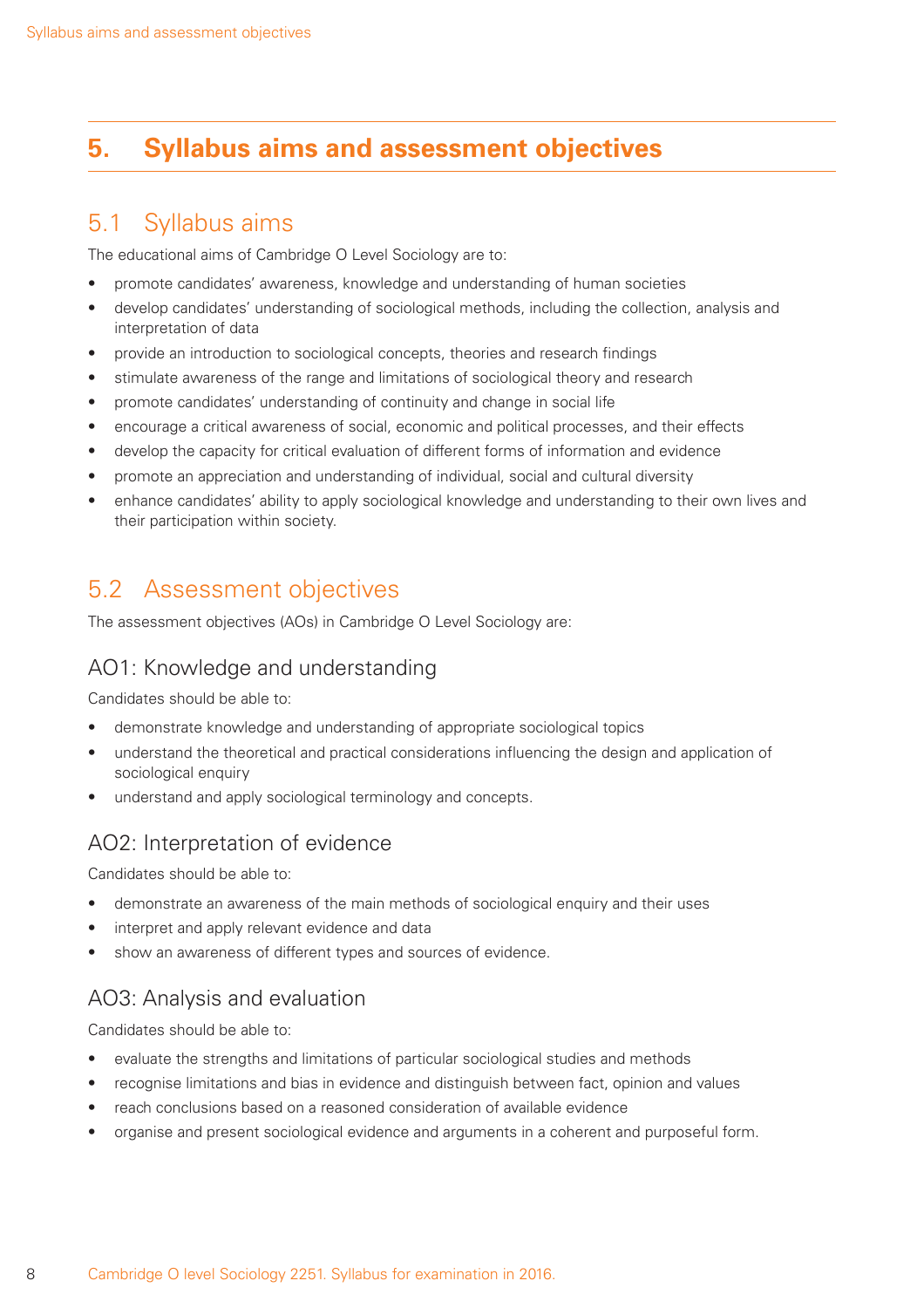# 5.3 Relationship between assessment objectives and components

The marks and weightings allocated to each of the assessment objectives are summarised below:

| <b>Assessment Objective</b>      | <b>Paper 1 (marks)</b><br>out of 80) | Paper 2 (marks<br>out of 70) | <b>Weighting for</b><br>qualification |
|----------------------------------|--------------------------------------|------------------------------|---------------------------------------|
| AO1: Knowledge and understanding | $30 - 35$                            | $25 - 30$                    | $35 - 40\%$                           |
| AO2: Interpretation of evidence  | $25 - 30$                            | $20 - 25$                    | $30 - 35\%$                           |
| AO3: Analysis and evaluation     | $20 - 25$                            | $15 - 20$                    | $25 - 30\%$                           |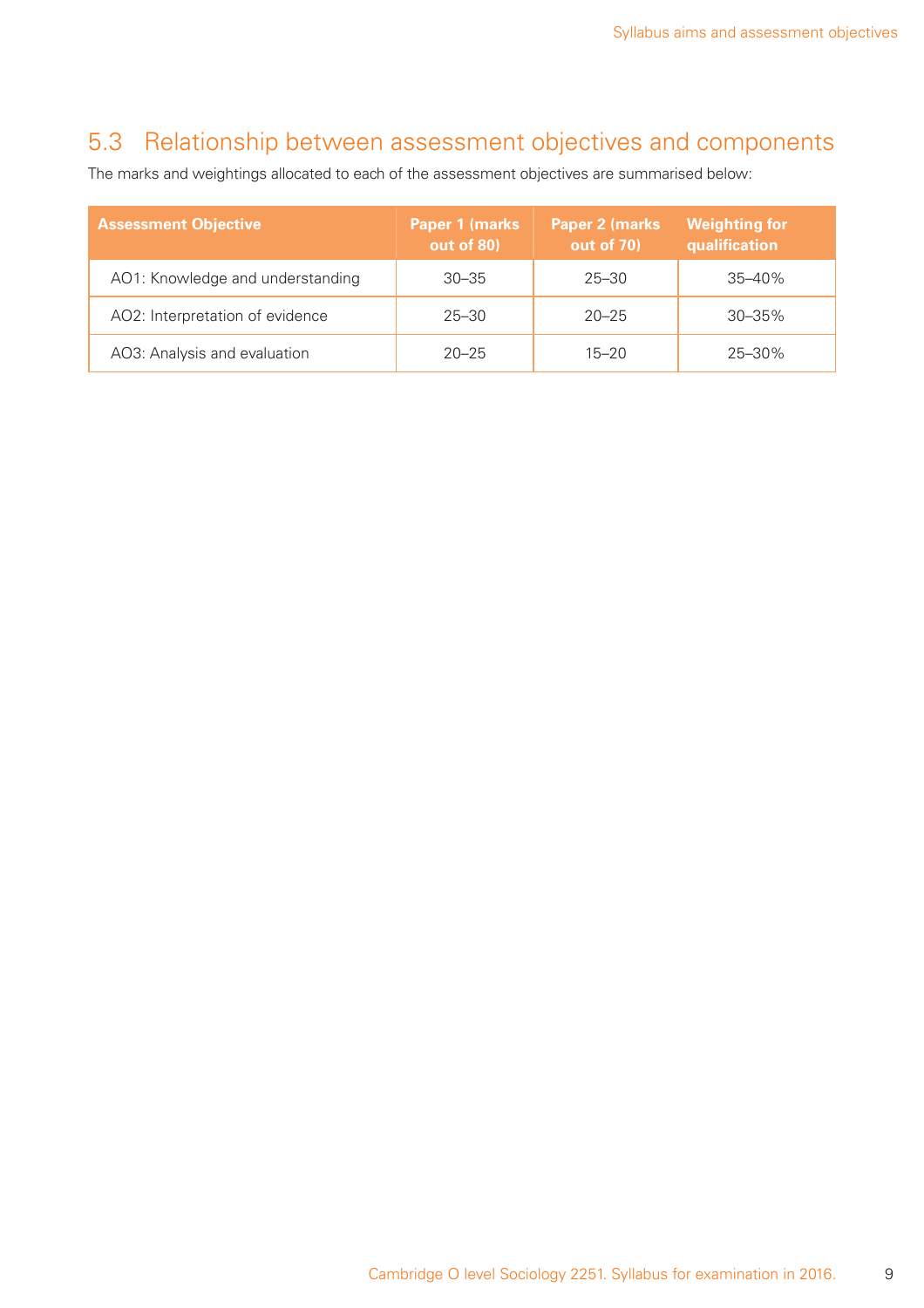# **6. Syllabus content**

The content is organised into seven study units, which explore the nature of social relationships, processes and structures. The first unit provides a foundation for the other units of the syllabus by considering the methods and procedures employed in sociological research. Promoting candidates' understanding of research methods and their limitations is a key component of the syllabus and this underpins each of the other study units.

Teachers should emphasise how different levels of social life (macro and micro) are interconnected and encourage candidates' awareness of the interrelated nature of the social structure. Candidates will also be expected to recognise the significance of class, gender, ethnic and age differences within societies. Crosscultural and historical comparisons, analysis and use of examples are encouraged.

#### **The Cambridge O Level Sociology syllabus has been designed so that teachers in any society can apply candidates' own experiences, local case studies and sociological work relating to their own way of life to an understanding of the central ideas and themes of sociology in modern industrial societies.**

### Paper 1

Paper 1 comprises three units, all of which are fundamental to the study of sociology and provide a foundation for studying the units in Paper 2. Candidates should study all three units in Paper 1.

#### **Unit 1: Theory and methods**

This first unit provides a foundation for the other parts of the syllabus by considering the approaches and procedures used in sociological research. This provides a basis for understanding the uniquely sociological way of looking at society. It underpins and provides an understanding of each of the other study units.

(a) How do different sociologists interpret society?

- Structuralist and interpretivist approaches; the individual, identity and society.
- How different views (Functionalist, Marxist, feminist) on conflict and consensus create alternative perspectives.

(b) How do sociologists study society?

- The distinction between positivist and interpretivist approaches to research methods.
- The main steps in devising and implementing a research strategy: research aims, selection of topic, hypothesis setting and revision, pilot studies, sampling.
- Difficulties in implementing a research strategy.
- Ethical issues affecting the choice and implementation of a research strategy.
- The main methods used in sociological investigation: questionnaires/social surveys, interviews, experiments, case studies, longitudinal studies, participant and non-participant observation, content analysis and triangulation. Coverage should include the strengths and limitations of each method, assessment of their usefulness in sociological research and awareness of the types of evidence produced.
- The importance of analysing and evaluating research with reference to issues of validity, reliability, generalisability, representativeness and research bias.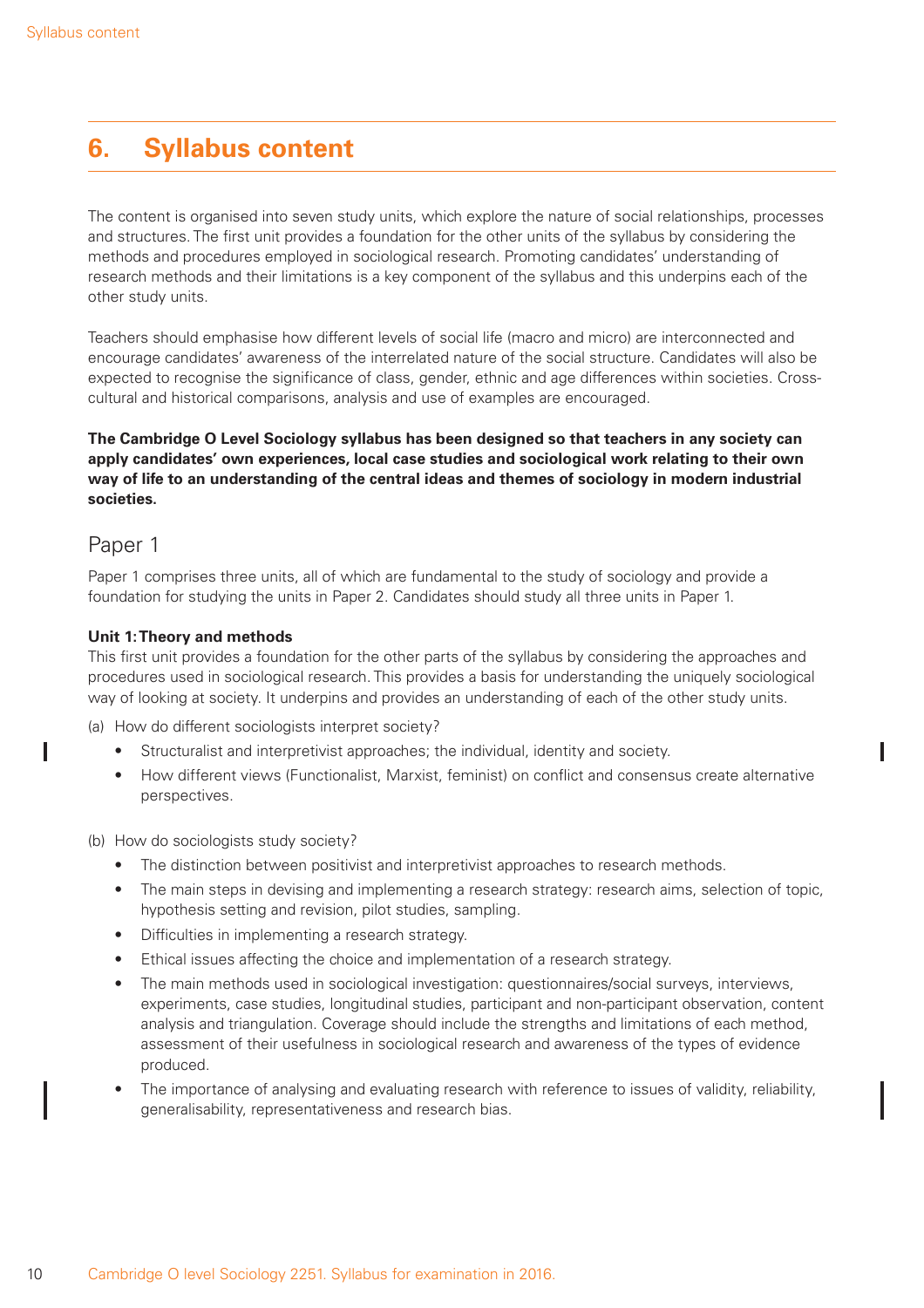- (c) What types of information and data do sociologists use?
	- The difference between primary and secondary data; the uses, strengths and limitations and value of each type of data.
	- Qualitative and quantitative data. The strengths and limitations of qualitative sources including historical and personal documents, diaries and media content. The ability to interpret and evaluate evidence from short qualitative sources. The strengths and limitations of quantitative sources including official statistics. The ability to interpret data from diagrams, charts, graphs and tables.

- Bias
- Case study
- Causation
- Comparative study
- Conflict
- Consensus
- Content analysis
- Correlation
- Covert participant observation
- Ethical issues
- Field experiments
- Focus group
- Generalisability
- Group interview
- Hawthorne/Observer Effect
- Historical documents
- Hypothesis
- Identity
- Interpretivism
- Interviewer bias
- Interviewer effect
- Laboratory experiments
- Longitudinal survey
- Macro/micro approaches
- Non-participant observation
- Objectivity
- Official/non-official statistics
- Open/closed/pre-coded questions
- Overt participant observation
- **Perspectives**
- Pilot study
- Positivism
- Postal questionnaires
- Primary data
- Qualitative data/research
- Quantitative data/research
- Questionnaires
- **Reliability**
- Representativeness
- Respondent
- Response rate
- Sampling methods/random/ snowballing/quota/stratified
- Sampling frame
- Secondary data
- Self-completion questionnaires
- Semi-structured interview
- Social survey
- Structuralism
- Structured interview
- Subjectivity
- Survey population
- Telephone questionnaires
- Trend
- Triangulation
- Unstructured interview
- Validity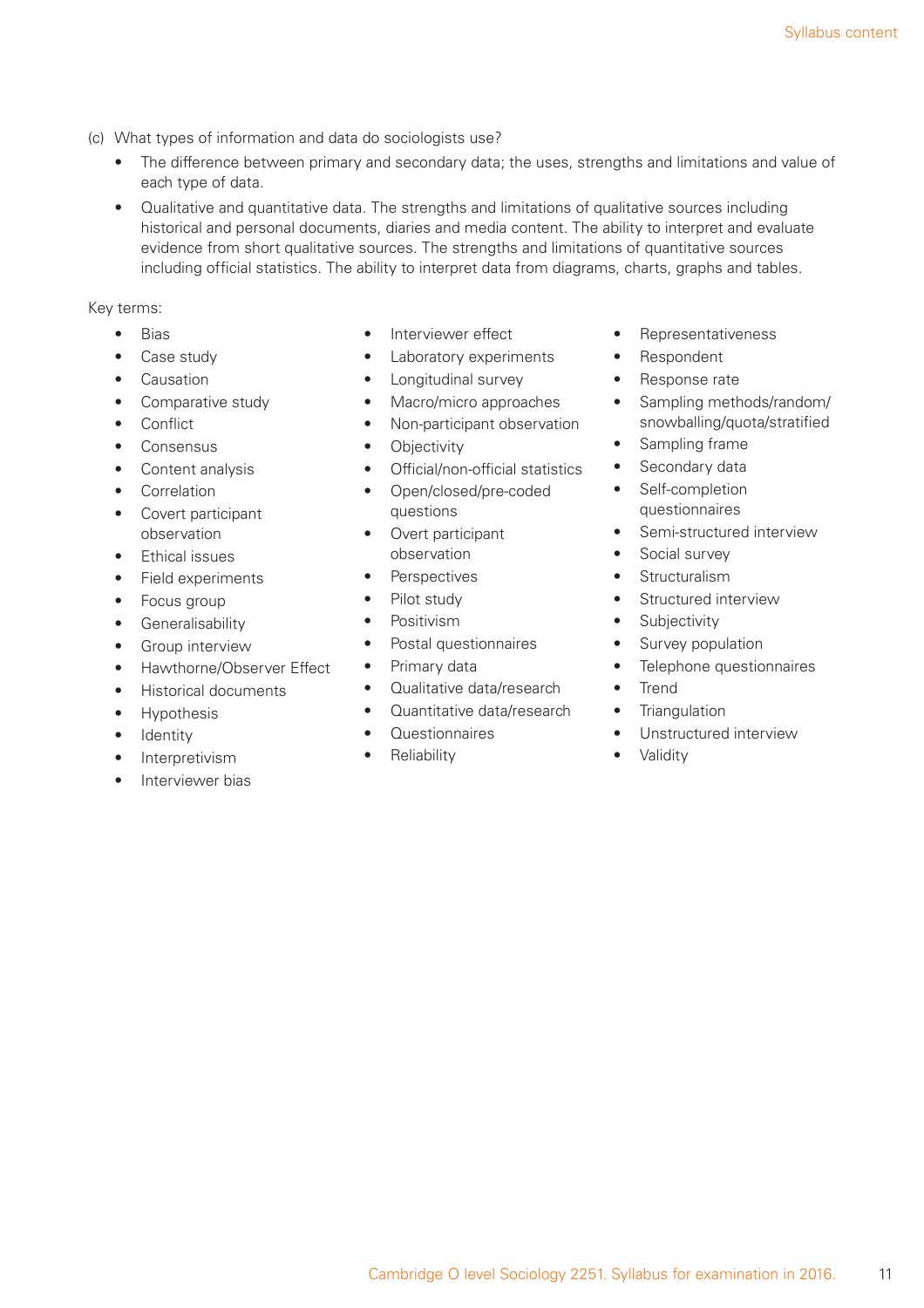#### **Unit 2: Culture, identity and socialisation**

This unit considers the relationship between the individual and society and how far humans are shaped by social processes by comparison with alternative influences, such as biological and psychological factors.

- (a) What is the relationship between the individual and society?
	- Culture, norms, values, roles and beliefs as social constructions and how these influence human behaviour.
	- Conformity and non-conformity; the agencies and processes of social control. Examples of rewards and sanctions applied in different societies and organisations (e.g. schools, the workplace). The formation and existence of sub-cultures (e.g. youth sub-cultures, religious sub-cultures) in society and how these impact on consensus and conflict.
	- Diversity and cultural variation in human behaviour and issues related to cultural relativism/ multiculturalism. The debate about whether globalisation is creating a global culture.
	- Age/age group as an example of social construction.

#### (b) How do we learn to be human?

- Primary and secondary socialisation.
- Processes through which children learn social expectations (e.g. manipulation, hidden curriculum).
- Main agencies of socialisation (e.g. family, education, media) and their impact on the individual, including the consequences of inadequate socialisation.
- The nature/nurture debate.
- Role, age, gender, ethnic group and class as influences on social identity.

- Adolescence
- Adulthood
- Age/age groups
- Agencies of socialisation
- **Belief**
- Child-centred
- Childhood
- Coercion
- Cultural relativism
- Culture
- Customs
- Diversity
- **Elderly**
- Ethnic minority
- Ethnicity/race
- Femininity/masculinity
- Feral children
- Gender/sex
- Globalisation/global culture Hidden curriculum
- Imitation
- Inadequate socialisation
- Law
- Lifestyle
- Manipulation/canalisation
- Multicultural society
- Nature/nurture
- Norms/values
- Ostracism
- Peer group
- Peer pressure
- Primary socialisation
- Rewards/sanctions
- Role
- Role conflict
- Role modelling
- Secondary socialisation
- Social class Social conformity
- Social construction
- Social control/formal and informal
- Social identity
- Social institutions
- Social interaction
- Social order
- Status (achieved/ascribed)
- **Stereotype**
- Sub-culture
- Value consensus
- Youth sub-culture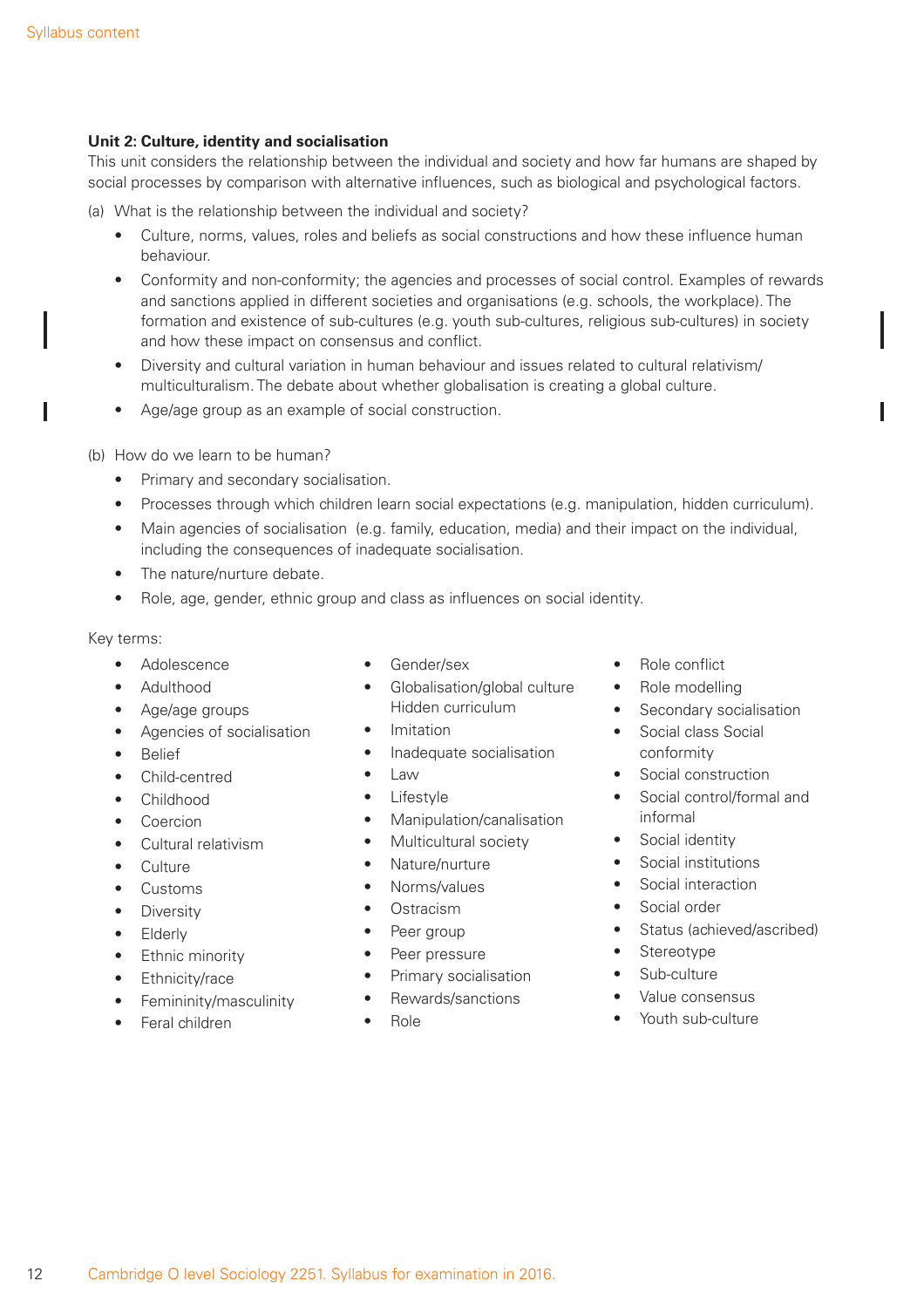#### **Unit 3: Social inequality**

ı

This unit explores the way in which social processes stratify society in all parts of the world, the reasons why inequalities exist, as well as how they are created and perpetuated.

- (a) What is social stratification?
	- Forms of social stratification in modern industrial society: class, age, ethnicity and gender.
	- Ascribed and achieved status.
	- Life chances and why these differ between and within stratified groups.

(b) What are the main features of social inequality and how are these created?

- Wealth and income: the evidence and reasons for the distribution of wealth and income in different societies and the impact of welfare states and other government measures to reduce inequality, including equal opportunities legislation. The problems of defining wealth and poverty. The causes of poverty and the consequences of being rich or poor in a global context.
- Ethnicity: examples of racial prejudice and discrimination in education, employment and housing. Scapegoating and the consequences of racism for ethnic groups.
- Gender: effect of gender on the life chances of males and females, with particular reference to gender discrimination in employment. The changing role of women in modern industrial societies and explanations of gender discrimination.
- Social class: ways of defining and measuring social class. The changing nature and role of different classes and class cultures. The nature, extent and significance of social mobility.

- Absolute poverty
- Achieved status
- Age/Ageism
- Apartheid
- Ascribed status
- Blue collar worker/white collar worker
- **Bourgeoisie**
- Capitalism
- Caste
- Civil rights/human rights
- Closed society
- Culture of poverty
- Cycle of poverty
- Dependency culture
- Disability
- Discrimination
- Distribution of wealth/ redistribution of wealth
- Domestic labour
- Elite
- Embourgeoisement/ proletarianisation
- Equal opportunities
- Fatalism
- Feminism
- Gendered division of labour
- Glass ceiling
- Immediate/deferred gratification
- Income
- Industrial societies
- Institutional racism
- Intergenerational social mobility
- Intragenerational social mobility
- Life chances
- **Lifestyle**
- Market situation
- Marxism
- **Meritocracy**
- Middle class
- Minority ethnic groups
- Minority groups
- Occupational structure
- Open society
- **Patriarchy**
- Poverty line
- Poverty trap
- Power
- **Prejudice**
- Privileged groups
- Professions/professional worker
- Racism
- Relative poverty
- Reserve army of labour
- **Scapegoating**
- Skilled worker/unskilled worker
- **Slavery**
- Social class
- Social exclusion
- Social inequality
- Social mobility
- Social stratification
- Status
- Traditional societies
- Underclass
- Upper class
- Vertical and horizontal segregation
- Wealth
- Welfare state
- Working class/new working class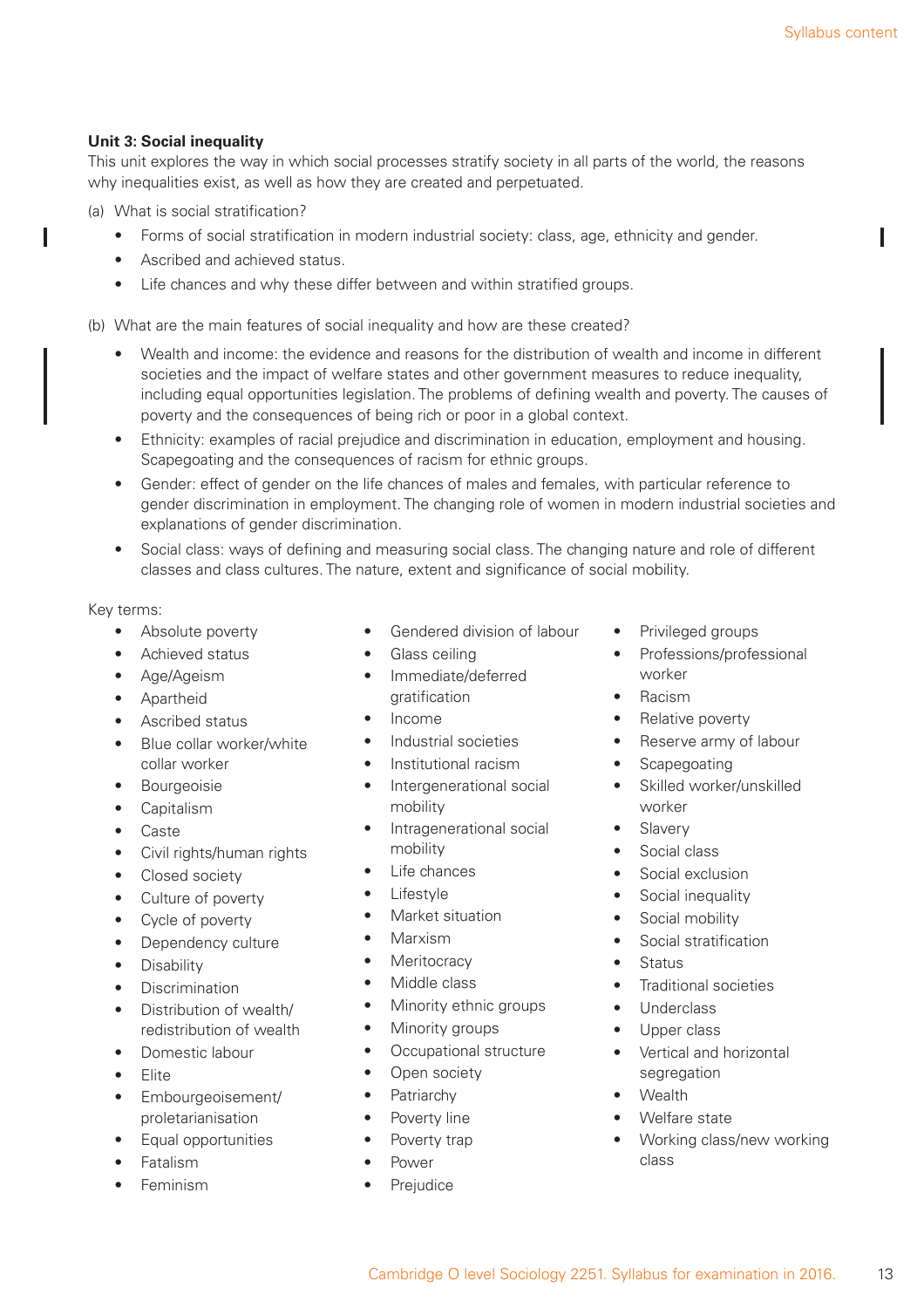### Paper 2

### **Unit 4: Family**

This unit offers candidates the opportunity to explore the sociology of the family, including definitions, structure, variations and alternatives, and changing roles and relationships within the family.

(a) What are the different types of family?

- The nuclear and extended family, reconstituted/step-family, single-parent family and same sex family.
- The influence of social stratification and ethnicity on family diversity.
- The functions of the family and the 'loss of functions' debate.
- Alternatives to the family, including other types of households (e.g. one-person household, shared household) and communes.
- Cross-cultural comparisons and variations in marriage including monogamy, serial monogamy, polygamy and polyandry. Alternatives to marriage, such as cohabitation and civil partnerships. Trends in marriage and divorce.
- (b) How are family roles changing?
	- Conjugal roles, maternal and paternal roles, roles of children and members of the wider family, including grandparents.
	- Changes in family relationships and conjugal roles, including symmetrical family debate and issues relating to patriarchy and gender equality within the family.
	- Variations in family relationships reflecting the influences of social stratification and ethnicity.
	- The negative aspects of family life, including domestic violence, gender inequality, child abuse and neglect.
- (c) What are the changes affecting the family?
	- Industrialisation, urbanisation and family change.
	- Demographic trends: family size and birth rates; death rates and life expectancy.
	- The consequences for the family of an ageing population.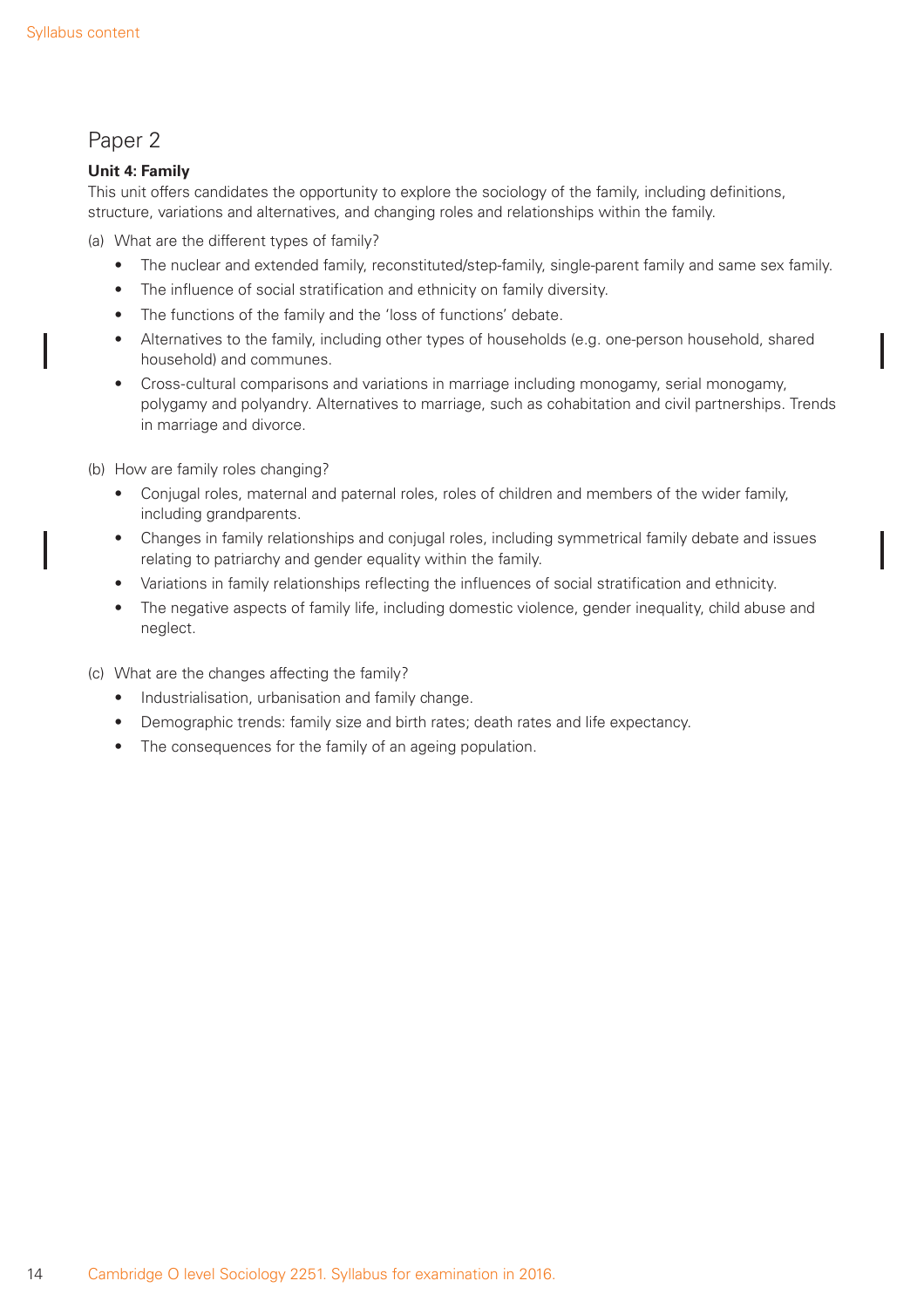- Arranged marriage
- Beanpole family
- Boomerang family
- Birth rate
- Cereal packet family
- Child-centeredness
- Civil partnerships
- Cohabitation
- Commune
- Conjugal roles
- Dark side of the family
- Death rate
- Demographic trends
- Divorce
- Divorce rate
- Domestic division of labour
- Domestic violence
- Dual burden
- Dual worker families
- Dysfunctional family
- Empty-nest families
- Empty-shell marriage Extended family
- Family diversity
- Family functions
- Family roles
- Feminism
- Fertility rate
- Gender
- Gender equality
- Household unit
- Industrialisation
- Joint conjugal roles
- Kinship
- Marital breakdown
- Marriage
- Matriarchy
- Matrifocal
- Modern industrial society
- Monogamy
- Nuclear family
- One-parent/single-parent family
- One-person household
- Patriarchy
- Polyandry
- Polygamy
- Polygyny
- Primary socialisation
- Reconstituted family
- Secularisation
- Segregated conjugal roles
- Serial monogamy
- Step-child
- Step-parent
- Symmetrical family
- Traditional conjugal roles
- Traditional societies
- Urbanisation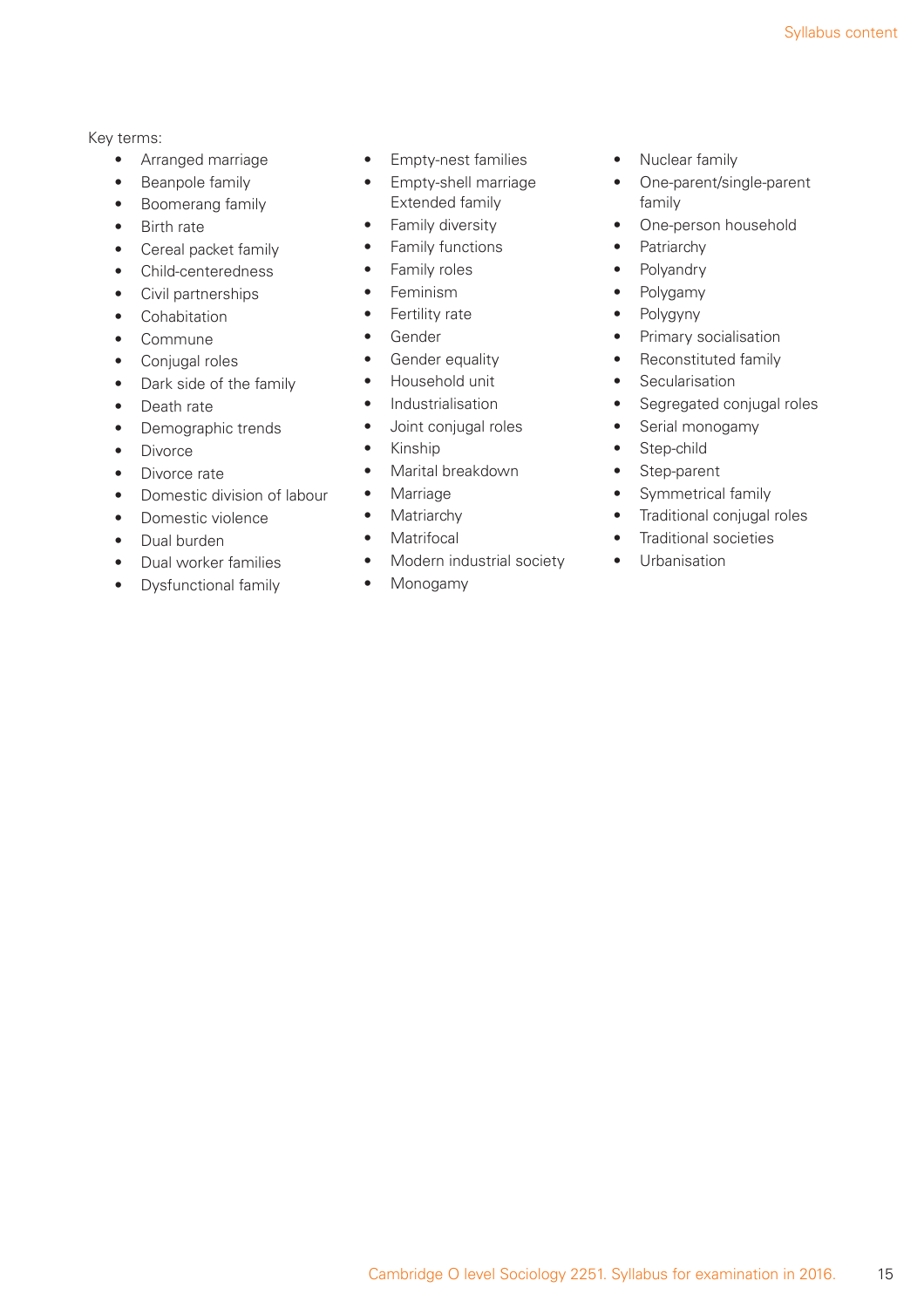#### **Unit 5: Education**

This unit considers the influence of education on the individual and on society. This includes the role of education, the main changes in education, patterns of educational achievement.

- (a) What is the function of education?
	- Informal and formal education.
	- Education as an agency of socialisation and social control.
	- The relationship between education and social mobility.
	- Different types of schools, including state, private, single-sex and faith schools.
- (b) What factors help to explain differences in educational achievement?
	- Patterns in educational achievement and experience in relation to gender, ethnicity and social class.
	- Material, cultural and linguistic influences of family background on educational achievement.
	- The influence of school, teachers, pupil sub-cultures and the peer group on educational achievement.
	- Measuring intelligence, selection and its relationship to educational achievement.
	- The roles of the official curriculum and the hidden curriculum.

#### Key terms:

ı

- Anti-school sub-culture
- Comprehensive system
- Cultural capital
- Cultural deprivation
- Culture of masculinity
- Discrimination
- Educational achievement
- Educational inequality (based on class, gender and ethnicity)
- Elaborated code
- Ethnocentrism
- Equality of opportunity
- Faith schools
- Formal education
- Functions of education
- Hidden curriculum
- Home factors
- Immediate/deferred gratification
- Informal education
- **Intelligence**
- IQ tests
- **Labelling**
- Life chances
- Material deprivation
- Meritocracy
- Official curriculum
- Positive discrimination
- Post-compulsory education
- Private school
- Restricted code
- Rewards
- **Sanctions**
- School factors
- Secondary socialisation
- Selective education
- Self-fulfilling prophecy
- Setting
- Single-sex schools
- Socialisation
- Social conformity
- Social control
- Social expectations
- Social factors
- Social mobility
- Social stratification
- State schools
- **Streaming**
- Vocationalism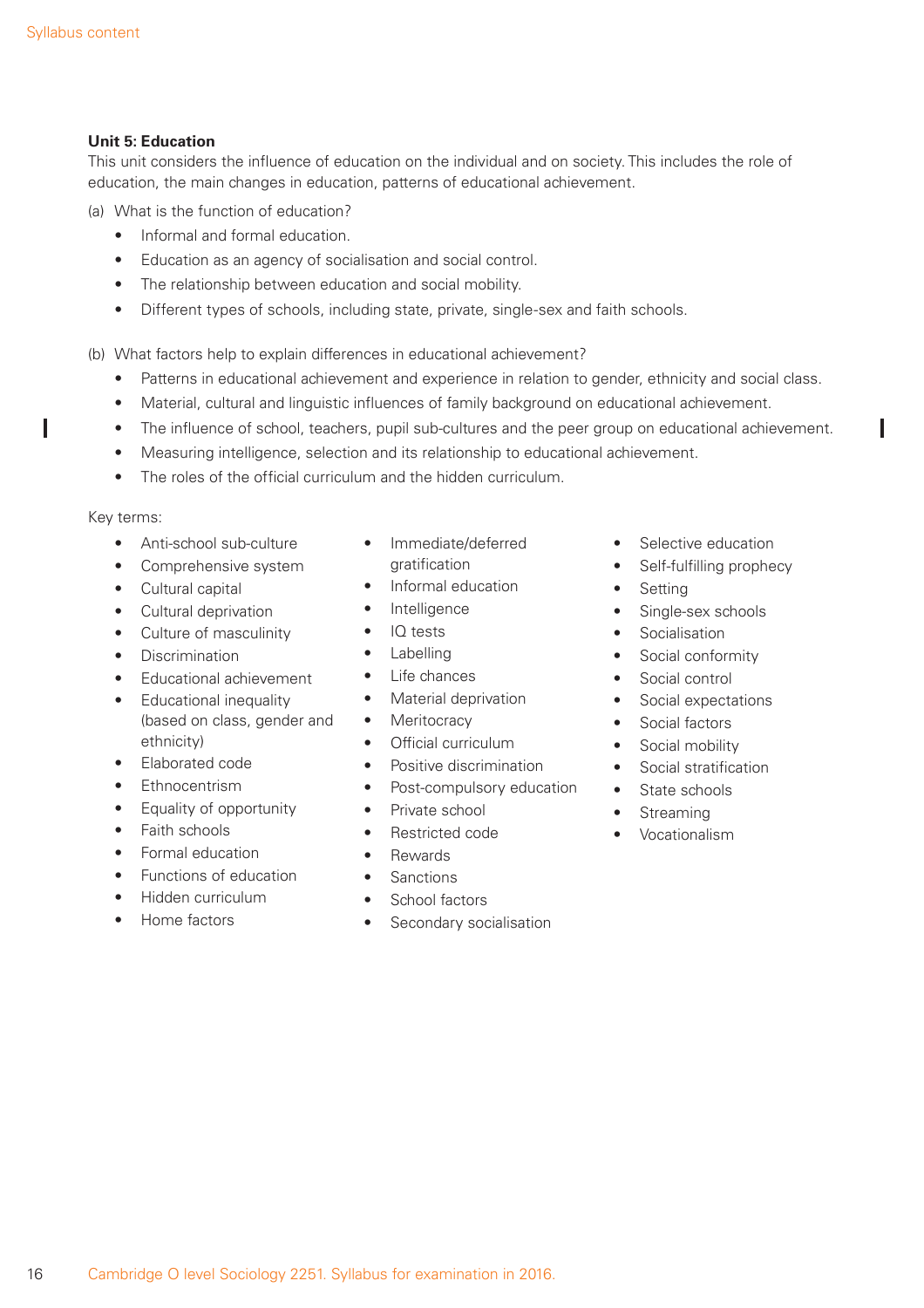#### **Unit 6: Crime, deviance and social control**

This unit considers the nature of criminal, deviant and normal behaviour in different social contexts. This includes definitions and explanations of crime and deviance and patterns of crime.

- (a) What are crime, deviance and social control?
	- The difference between crime and deviance, including how definitions of these terms may vary between societies and across time.
	- Formal and informal social control, including agencies of social control such as the media, religion, the police, courts and the penal system.

(b) What are the patterns of crime?

- Measurements of crime and their strengths and limitations: official statistics, self-report studies and victim surveys.
- Patterns and explanations of crime by age, class, gender and ethnicity.
- Policing and law enforcement, including policing strategies, e.g. targeting, surveillance, crime prevention.
- Crime related to new technologies (e.g. the Internet).
- Dealing with crime: community sentencing, punishment, prison, rehabilitation, other deterrents.
- (c) What are the explanations of crime and deviance?
	- Sociological explanations of deviant and criminal behaviour: Labelling theory, Marxist theory, socialisation (e.g. family and peer groups), lack of opportunity, relative deprivation, masculinity, status frustration.
	- The role of law enforcement agencies and the media in defining crime and deviance, stereotyping, labelling and deviancy amplification.
	- The development of sub-cultures and links to crime and deviance, with particular reference to youth.

#### Key terms:

I

I

- Agencies of social control
- Anomie
- Community sentencing
- Conformity
- Corporate crime
- Crime
- Crime rates
- Crime prevention
- **Cybercrime**
- Dark figure
- Deterrent
- Deviance
- Deviancy amplification
- Deviant career
- Dominant values
- Exile/Ostracism
- Formal social control
- Inadequate socialisation
- Informal social control
- Internet crime
- Judicial system
- Juvenile delinquency
- **Labelling**
- Law enforcement agencies
- **Masculinity**
- Master status
- Material deprivation
- Moral panic
- Official crime statistics
- Peer group
- Penal system
- **Policing**
- Prison
- **Rehabilitation**
- Relative deprivation
- Rewards
- **Sanctions**
- Self-report studies
- **Socialisation**
- Sociological explanation
- Status frustration
- Stereotyping
- **Stigma**
- Sub-culture
- Surveillance
- Targeting
- Urban crime
- Victim surveys
- White-collar crime
- Youth culture/ Youth sub-culture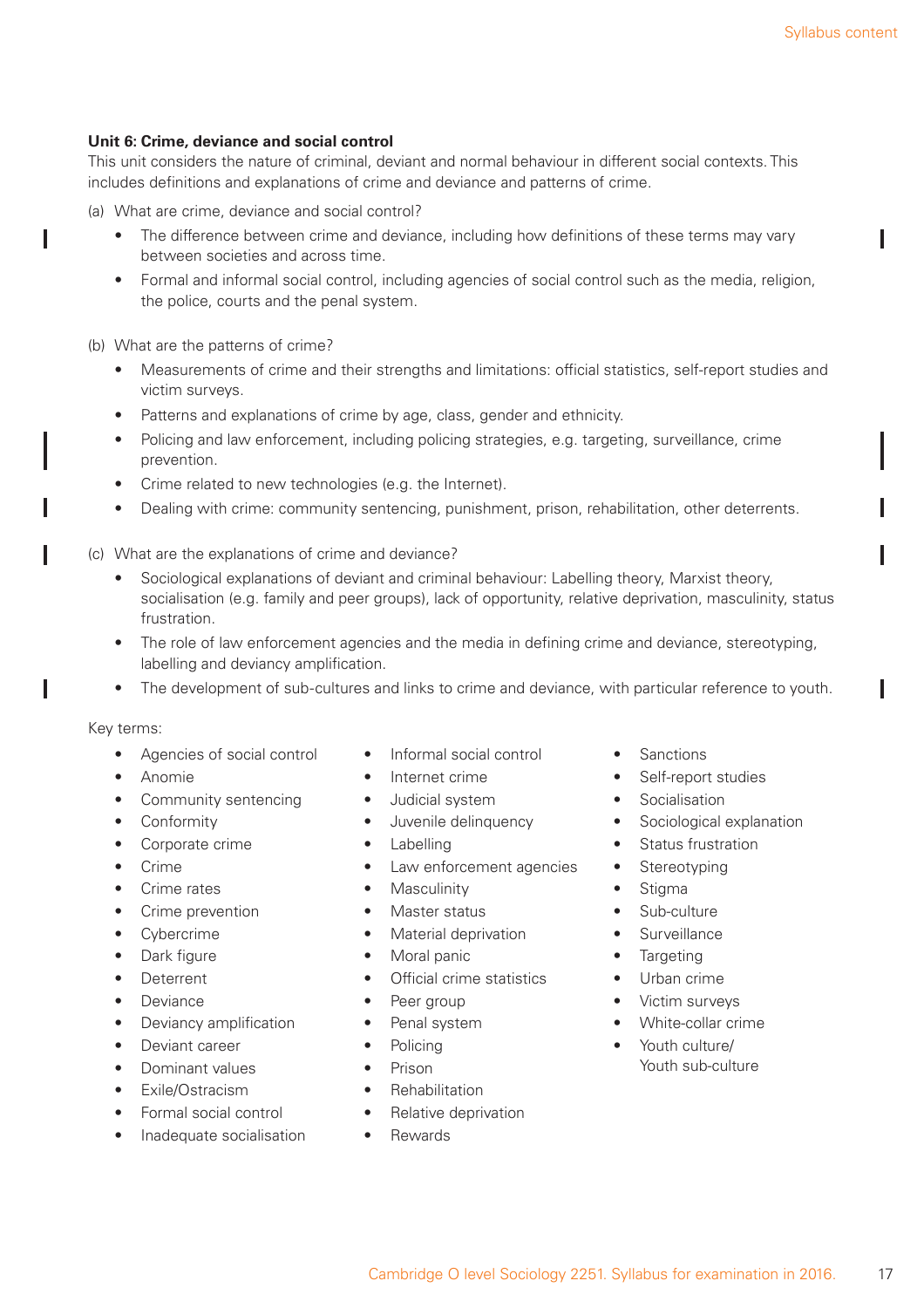ı

I

#### **Unit 7: Media**

This unit examines contemporary culture and communication through reference to the influence of the media. Key areas include: the nature and content of the media, the influence of the media, development of the new media.

- (a) Who controls the media?
	- The various forms of the media, (e.g. television, radio, newspapers, books, films, Internet, including social media).
	- Role of advertising.
	- Ownership and control of the media.
	- Freedom and censorship in the media.
	- Pluralist, Marxist and postmodernist perspectives on the nature and role of the media.
	- Patterns of media use, (e.g. by gender, age, social class and ethnicity).
	- Media representation of ethnicity, gender, age, class and disability.
- (b) What is the influence of the media?
	- The role of the traditional/new media in shaping values, attitudes and behaviour, with particular reference to television and violence; political beliefs and voting; patterns of consumption; gender stereotyping; traditional stereotyping, the influence of the Internet in areas such as social networking.
	- Agenda setting, gate-keeping and stereotyping through the selection and presentation of the news.
	- Explanations of the influence of the media: hypodermic-syringe model, audience selection, cultural effects approach, uses and gratifications model.
	- Bias and distortion in the media, including propaganda and moral panics.
	- Developments in the media including changes in ownership, globalisation, interactivity, the digital divide, diversification and convergence within the media.
	- Influence of media representations on the audience.

- Advertising
- Agenda setting
- Audience selection
- Bias
- **Broadcasting**
- Censorship
- Citizen journalism
- **Convergence**
- Cultural effects approach
- **Democracy**
- Digital divide
- **Distortion**
- Diversification
- Dominant values
- **Exaggeration**
- Folk devils
- Gate-keeping
- **Globalisation**
- Hypodermic-syringe model
- Imitation
- **Indoctrination**
- **Interactivity**
- Invisibility
- **Labelling**
- Lifestyle
- Marxist
- Mass communication
- Media content
- Media culture
- Media representation: ethnicity/gender/age/class/ disability
- Moral panic
- Narrowcasting
- New media
- News values
- Newsworthiness
- Norm-setting
- Opinion polls
- Pluralist
- Postmodern/postmodernist
- Propaganda
- Public/private funding
- Public service broadcasting
- Role models
- Scapegoats
- Sensationalism
- Social control
- Social media
- Socialisation
- Stereotyping (e.g. gender/ traditional)
- The press
- Traditional media
- Uses and gratification model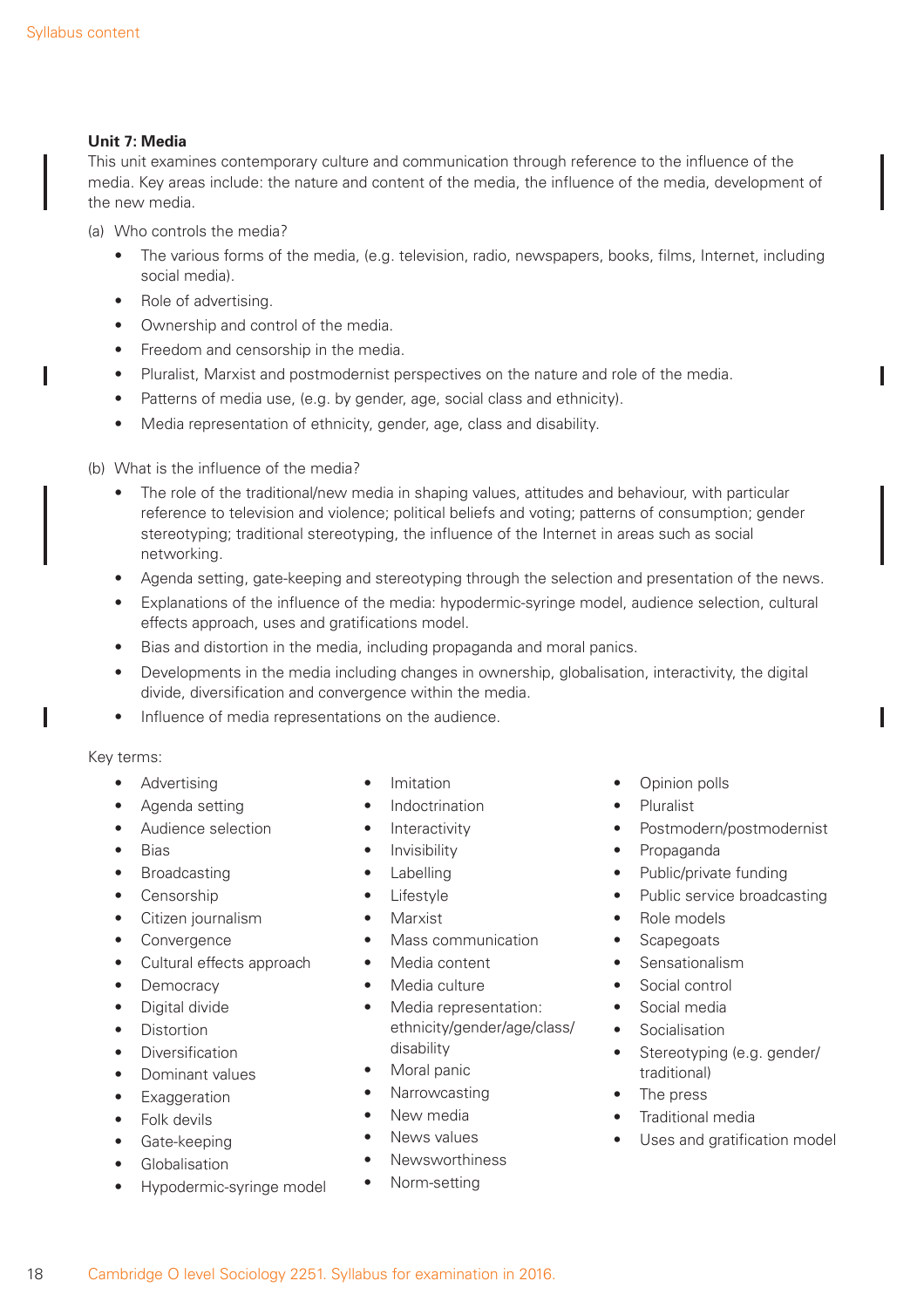# **7. Description of components**

All candidates will take Papers 1 and 2.

### Paper 1 (2 hours)

Candidates will answer two questions from a choice of three: **one** compulsory data response question from Section A and **one** optional structured question from either Section B or Section C. The duration of 2 hours includes 15 minutes' reading time.

The compulsory question in Section A will be based on source material. The question will carry 45 of the 80 marks for the paper. Candidates should spend approximately one hour answering this question. Section A will test Syllabus Unit 1 (Theory and methods).

Sections B and C will consist of structured questions based on stimulus material. The stimulus will take the form of a short quotation or statement. Section B will test Syllabus Unit 2 (Culture, identity and socialisation) and Section C will test Unit 3 (Social inequality). Questions for Unit 2 and Unit 3 have five parts, focusing on understanding, practical interpretation, enquiry and analytical skills. There will be one question related to each of these units. Candidates are expected to have studied both units.

# Paper 2 (1 hour 45 minutes)

Candidates will answer **two** optional questions from a choice of four (Sections A to D). The duration of 1 hour 45 minutes includes 15 minutes' reading time.

Each question will carry 35 of the 70 marks for the paper. Candidates should spend approximately 45 minutes answering each of the two questions.

Paper 2 will consist of structured questions based on stimulus material. The stimulus will take the form of a short quotation or statement from a sociological source. Paper 2 will test Syllabus Unit 4 (Family), Unit 5 (Education), Unit 6 (Crime, deviance and social control) and Unit 7 (Media). Questions for Units 4 to 7 have five parts, focusing on understanding, practical interpretation, enquiry and analytical skills. There will be one question related to each of these units. Questions may also draw on knowledge from Unit 1.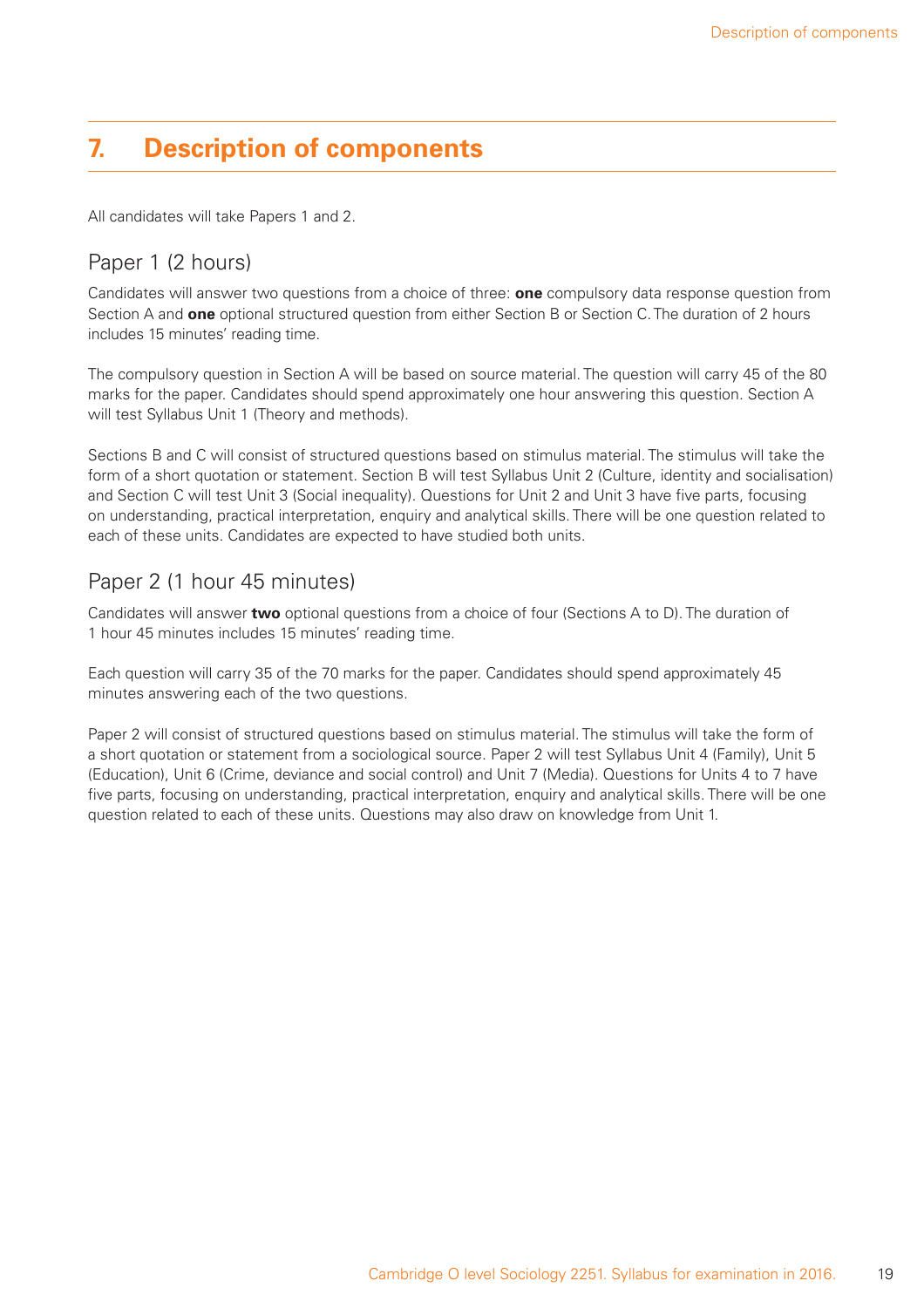# **8. Other information**

# Equality and inclusion

Cambridge International Examinations has taken great care in the preparation of this syllabus and assessment materials to avoid bias of any kind. To comply with the UK Equality Act (2010), Cambridge has designed this qualification with the aim of avoiding direct and indirect discrimination.

The standard assessment arrangements may present unnecessary barriers for candidates with disabilities or learning difficulties. Arrangements can be put in place for these candidates to enable them to access the assessments and receive recognition of their attainment. Access arrangements will not be agreed if they give candidates an unfair advantage over others or if they compromise the standards being assessed.

Candidates who are unable to access the assessment of any component may be eligible to receive an award based on the parts of the assessment they have taken.

Information on access arrangements is found in the *Cambridge Handbook* which can be downloaded from the website **www.cie.org.uk/examsofficer**

### Language

This syllabus and the associated assessment materials are available in English only.

# Grading and reporting

Cambridge O Level results are shown by one of the grades A\*, A, B, C, D or E, indicating the standard achieved, A\* being the highest and E the lowest. 'Ungraded' indicates that the candidate's performance fell short of the standard required for grade E. 'Ungraded' will be reported on the statement of results but not on the certificate. The letters Q (result pending), X (no results) and Y (to be issued) may also appear on the statement of results but not on the certificate.

# Entry codes

To maintain the security of our examinations, we produce question papers for different areas of the world, known as 'administrative zones'. Where the component entry code has two digits, the first digit is the component number given in the syllabus. The second digit is the location code, specific to an administrative zone. Information about entry codes can be found in the *Cambridge Guide to Making Entries*.